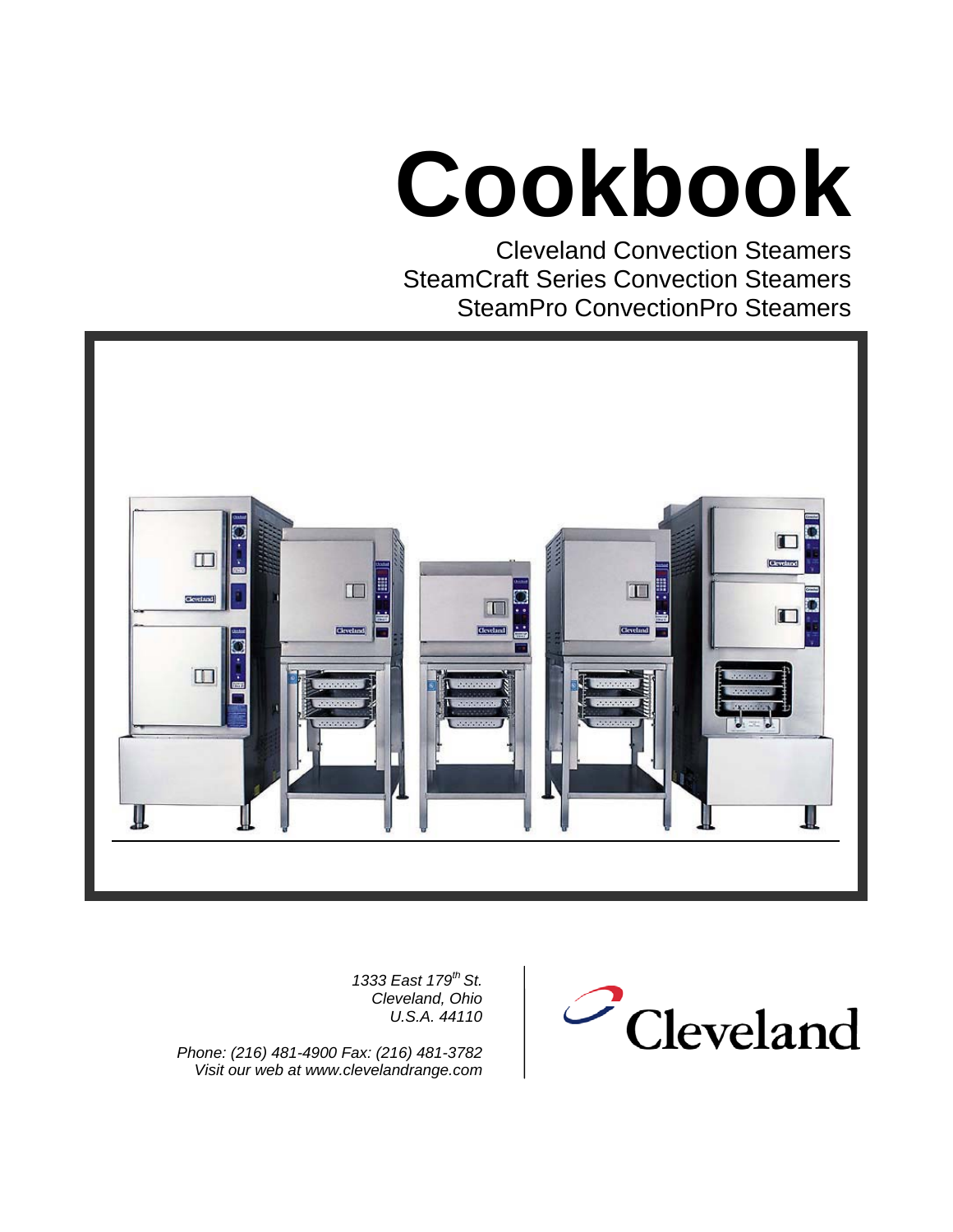

# **Table of Contents**

| Controls                             | 3        |
|--------------------------------------|----------|
| Pan Information                      | 4        |
| <b>Cooking Guidelines</b>            | 5        |
| <b>Timer Settings Guidelines</b>     | $6 - 11$ |
| SteamPro & ConvectionPro Information | 12,13    |
| Recipes                              | 14-26    |
| <b>Notes</b>                         | 27       |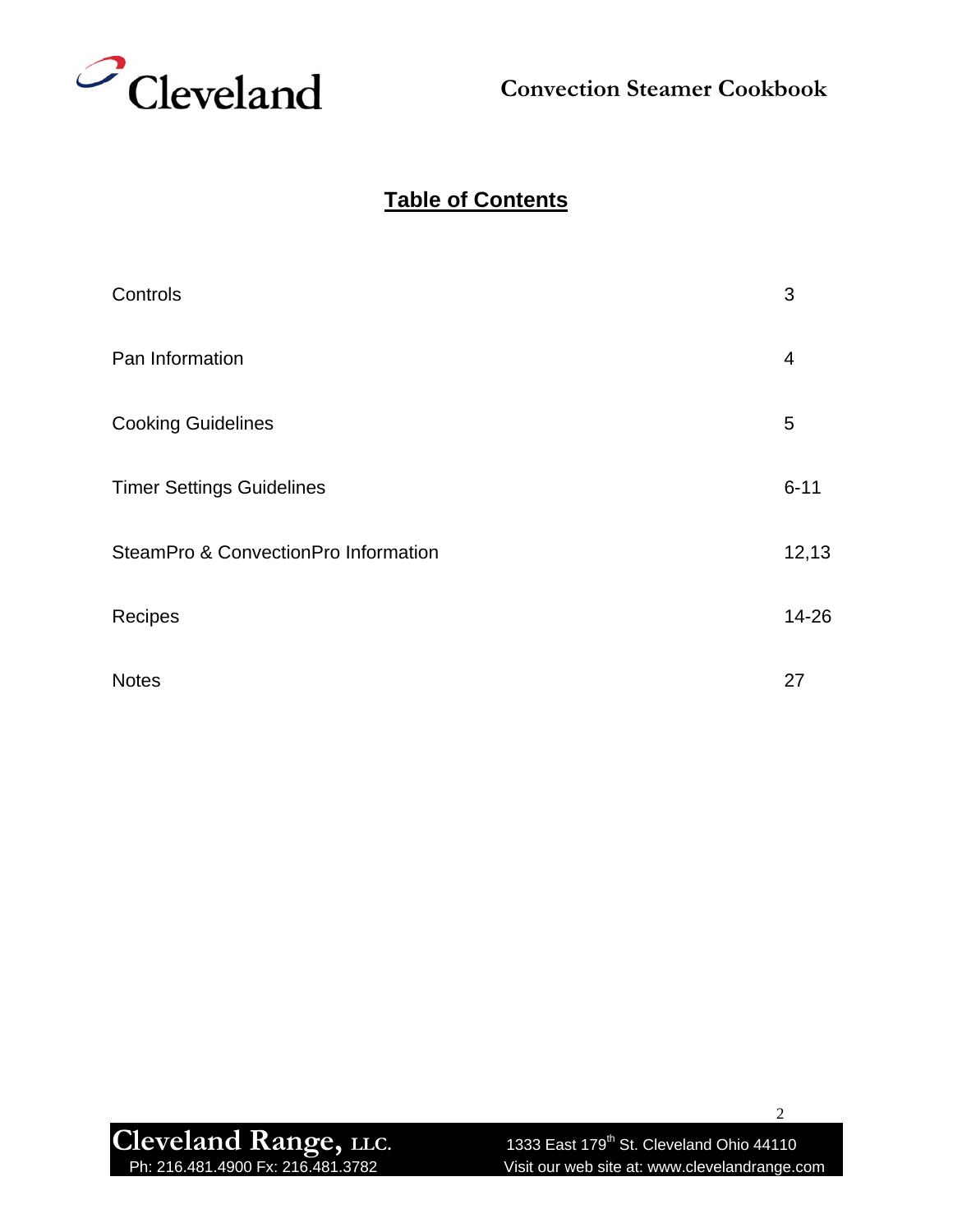



#### *SteamCraft* **Series Convection Steamer**

#### **Controls:**

The *SteamCraft* Series Steamers have either solid state digital or mechanical controls. Each can operate in either the manual mode or the timed mode. In the timed mode, the timer counts down and when it reaches "00:00", the steam being fed into the compartment is shut off. An audible signal indicates the end of the timed cycle. If the mechanical timer is set, then add 1-2 more minutes per pan to the suggested time in the Timer Setting Guide.

**NOTE:** Be sure to preheat the compartments before cooking.

#### **Cooking Times:**

The steaming time suggested in the Timer Setting Guide and the recipes are based on preheating the compartment and steaming in 2 ½" deep perforated pans, unless otherwise noted. The times are for an al' dente or firm-cooked product. If you need vegetables that are softer, add 2-4 minutes to the listed steaming time. Be sure to note the new times on the steaming chart.

#### **The Digital Compensating Thermostat:**

The compensating thermostat is important for the operator to understand. It senses the temperature of the compartment and delays the timer countdown. The word "pause" appears on the control. When the compartment ambient reaches a factory preset temperature the thermostat activates the timer. The total steam time during the timed mode is the delay time plus the timer setting. The delay time will increase or decrease, depending on the volume and temperature of the product. Example: It takes 2 minutes to steam a pan of frozen peas. It will take the same amount of time to cook 1 pan of frozen peas as it does to cook 10 pans of frozen peas. Although, the "pause" time will be longer on the 10-pan batch, both the timers are set for 2 minutes.

**NOTE:** When the compartment is not preheated the thermostat will delay when steaming one pan, will delay up to 2 minutes when steaming two pans, up to 3 minutes when steaming three pans, etc.

#### **Pans:**

The steamer compartment is designed to hold stainless steel steam table pans. These can be standard steam table pans that measure 12" x 20" x 2  $\frac{1}{2}$ " or can be two thirds pans – 12" x 13", half size pans – 12" x 10" or one third size pans – 12" x 6". The depth can vary from 1", 2 ½", or 4", and the pans can be solid or perforated. In most cases, the maximum amount of food per 2 ½" deep perforated pan is 5-7 lbs. (2.27-3.18 kg).

Cleveland Range, LLC. 1333 East 179<sup>th</sup> St. Cleveland Ohio 44110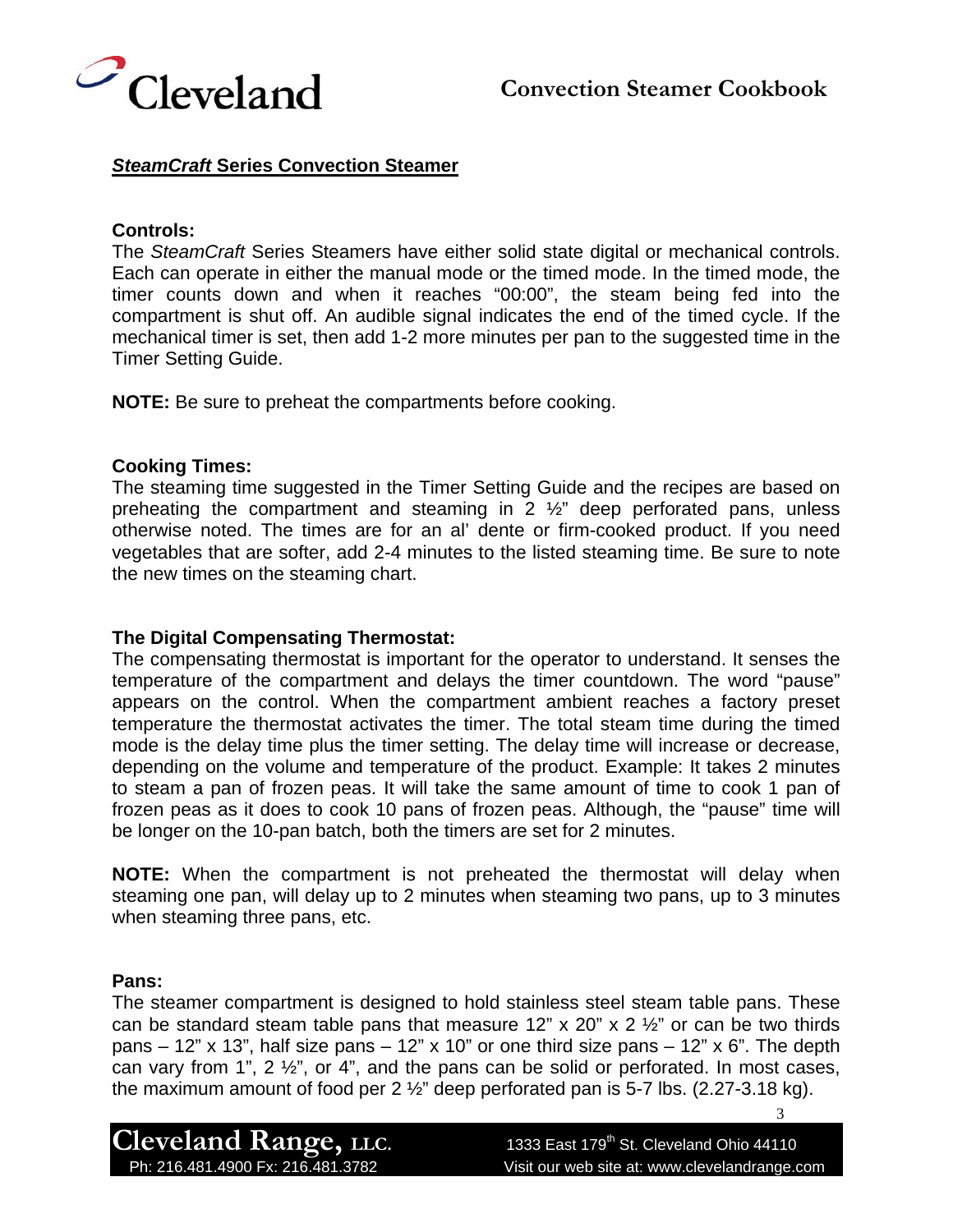

#### **Perforated or Solid – How Deep?**

The most efficient steaming pan is a 1" or  $2\frac{1}{2}$ " deep perforated pan.

The timer settings listed on the Timer Setting Guide were developed using perforated pans no deeper that 2 ½" unless otherwise noted. Meat, fish, poultry, vegetables and eggs in the shell are steamed in a 1" or  $2\frac{1}{2}$ " deep perforated pan. If a perforated pan is not available, these items can be steamed in a solid pan using a slightly longer timer setting. Using pans deeper than 2 ½" will also increase the steaming time.

Cake, scrambled eggs, rice, beans and dehydrated foods and prepared casseroles are steamed in a solid pan.

**NOTE:** Steaming vegetables in a solid pan will increase the steaming time to produce the equivalent product.

**NOTE:** Steam must transfer evenly into the product. Overloading the pan will result in uneven cooking – the delay time will be too long.

#### **Catch Pan:**

When steaming meat, seafood, poultry or other protein items, always use a catch pan under the perforated pan. This will catch the juices from under the perforated pan, or placed on the lowest pan slide if all the perforated pans in the compartment contain the same protein products. The juices can then be used for soup stock, gravy or broth. The protein juices will clog the drain (located at the rear of the compartment) if not caught in the catch pan. The catch pan is not necessary under pans of vegetables.

#### **Pan Covering:**

It is not necessary to cover the pans of product during convection steaming. A cover will increase the steaming time fourfold.

#### **Nested Pans:**

The nested pan is used when steaming pasta, shrimp or ground meat. This is a perforated pan placed into an equal size solid pan. After steaming, the perforated pan is lifted out of the solid pan to drain.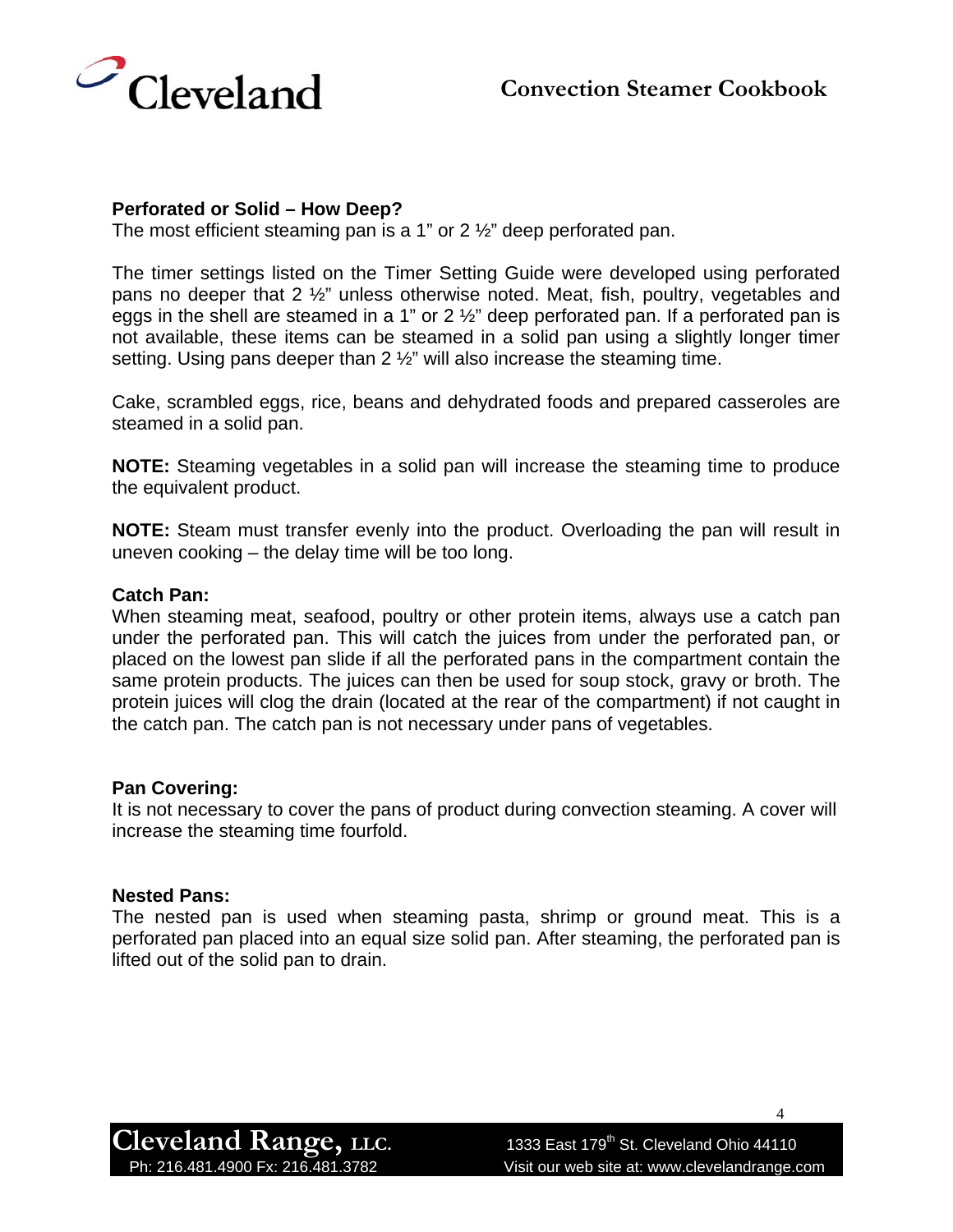

#### **Steam:**

The steam in the convection steamer is dry enough to steam a cake. The temperature in the compartment during steaming is 212 degrees Fahrenheit (100 degrees Celsius). Therefore, more than one type of food can be steamed in the compartment at a time. The 212 degrees Fahrenheit steam does not destroy the vitamins and color in vegetables.

#### **Timer Setting:**

Refer to the Suggest Timer Setting Guide. Remember, the automatic compensating thermostat may add a few minutes to the timer setting, making the total steaming time the sum of the timer setting and the delayed time. The more volume and the lower the temperature and ice in the product, the total steaming time will increase.

#### **Compartment Preheat and Loading:**

The compartment should be preheated before loading the product. To preheat the compartment, set the timer for 5 minutes. As the steamer cools, the steam in the lines will condense into water. By pre-heating, the lines become hot and dry steam results. This has to be done only once a day before using the equipment. Pans can be loaded in any position in the steamer compartment. Do not, however, put pans directly on the compartment floor. This will interfere with the proper steam flow.

#### **Compartment Drain:**

Read the Owner's Manual about the importance of keeping the drain clean. Be sure to use a catch pan for protein items. A clogged drain will cause steam to escape around the door and will lengthen the total steaming time.

#### **Cleaning and Maintenance:**

Follow the directions in the Use and Care Manual for Cleveland equipment. If you do not have a Use and Care Manual, call:

#### **Cleveland Range Service Department 800-338-2204**

For a manual, when you call, please know the serial number and the model number of the equipment.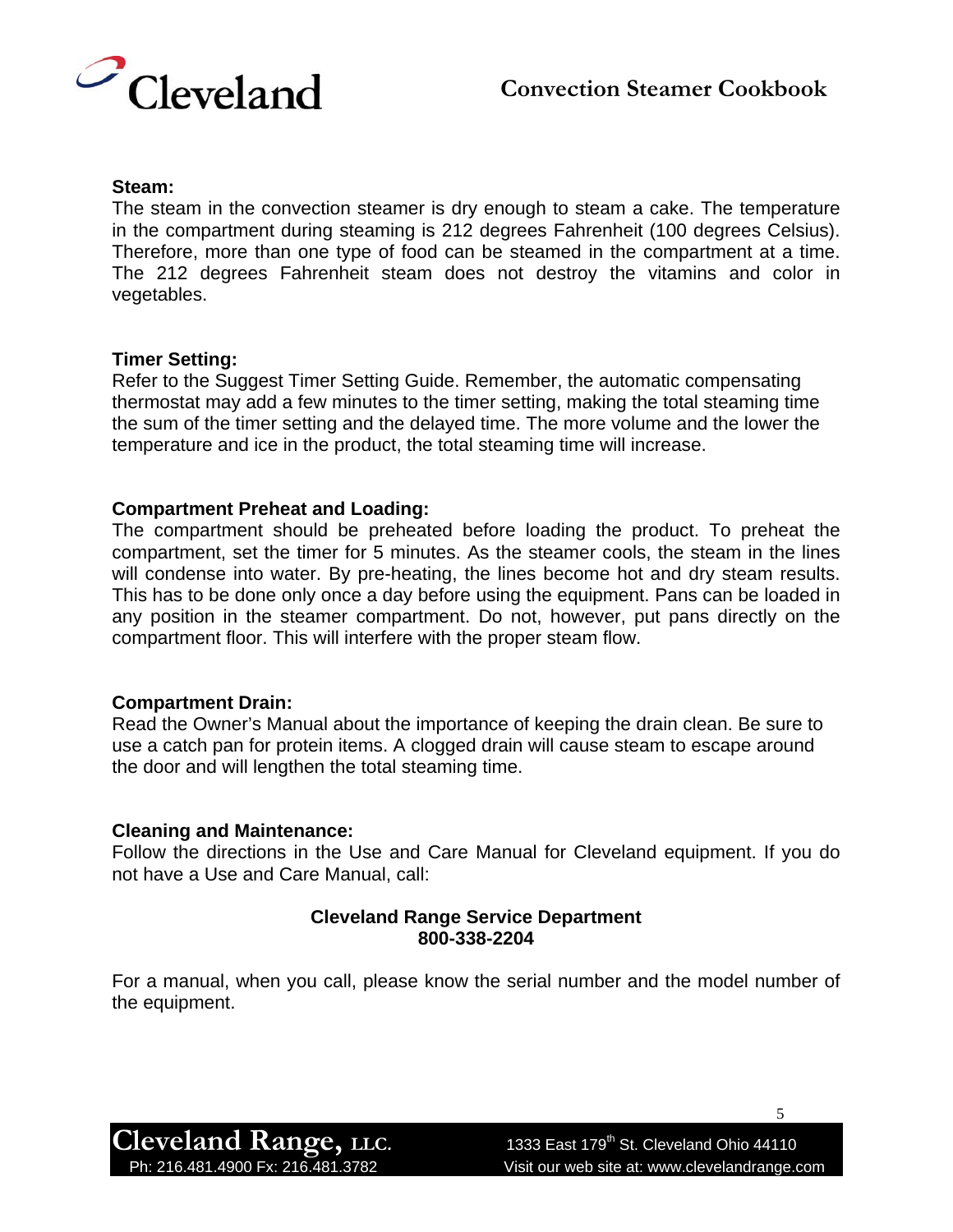

Preheat compartments before steaming. Timer settings are approximate due to the differences in food quality, age, shape, and the degree of "doneness" desired. It is not necessary to add water. Perforated pans are recommended. Starred items (\*) must be cooked in solid pans or containers. Items marked with two stars (\*\*) require handling in two steps. First, steam for approximately ½ the time shown, remove from steamer, separate thawed portion, or stir, and return to the steamer the time remaining. The compensating feature of the timer allows the cooking compartment to reach cooking temperature before the preset time starts to count.

| <b>VEGETABLES:</b>                    | <b>MINUTES:</b>          |                |
|---------------------------------------|--------------------------|----------------|
|                                       | <b>FRESH</b>             | <b>FROZEN</b>  |
| Artichoke                             | 12                       |                |
| Asparagus spears                      | $\overline{\mathcal{A}}$ | 6              |
| Beans, green, 2" cut                  | 6                        | 5              |
| French cut                            | 4                        | $5***$         |
| Whole                                 | $\overline{\mathbf{4}}$  | 6              |
| Broccoli, spears                      | $\overline{3}$           | $2 - 3$        |
| <b>Florets</b>                        | $\overline{3}$           | $4 - 5$        |
| Chopped                               |                          | $3 - 4$        |
| <b>Brussels Sprouts</b>               | $4 - 5$                  | $\overline{4}$ |
| Cabbage, 12-16 wedges/head            | 4                        |                |
| Cabbage, whole - to remove leaves for | $\overline{2}$           |                |
| cabbage rolls                         |                          |                |
| Carrots, baby whole                   | 10                       | 6              |
| Sliced. Crinkle cut                   | $7 - 8$                  | $\overline{3}$ |
| <b>Diced</b>                          |                          | $\overline{3}$ |
| Cauliflower, florets                  | $4 - 5$                  | $3 - 4$        |
| Whole                                 | 10                       |                |
| Celery, diagonal cut 1 1/2"           | $\frac{3}{2}$            |                |
| <b>Diced</b>                          |                          | $\overline{2}$ |
| Minced                                | $\overline{2}$           |                |
| Corn, yellow whole kernel             |                          | $\overline{2}$ |
| Corn-on-cob/cobettes                  | 6                        | $12***$        |
| Eggplant, sliced, diced               | $\overline{2}$           |                |
| Mixed vegetables                      |                          | $3 - 4$        |
| Mushrooms, whole, 1 1/2" dia.         | $\mathsf 3$              |                |
| Sliced                                | $\overline{2}$           |                |
| Onions, sliced or diced               | $2 - 3$                  | $\overline{2}$ |
| Whole                                 | 4                        | $\overline{2}$ |
| Peas, green                           |                          | $\overline{2}$ |

Cleveland Range, LLC. 1333 East 179<sup>th</sup> St. Cleveland Ohio 44110

Ph: 216.481.4900 Fx: 216.481.3782 Visit our web site at: www.clevelandrange.com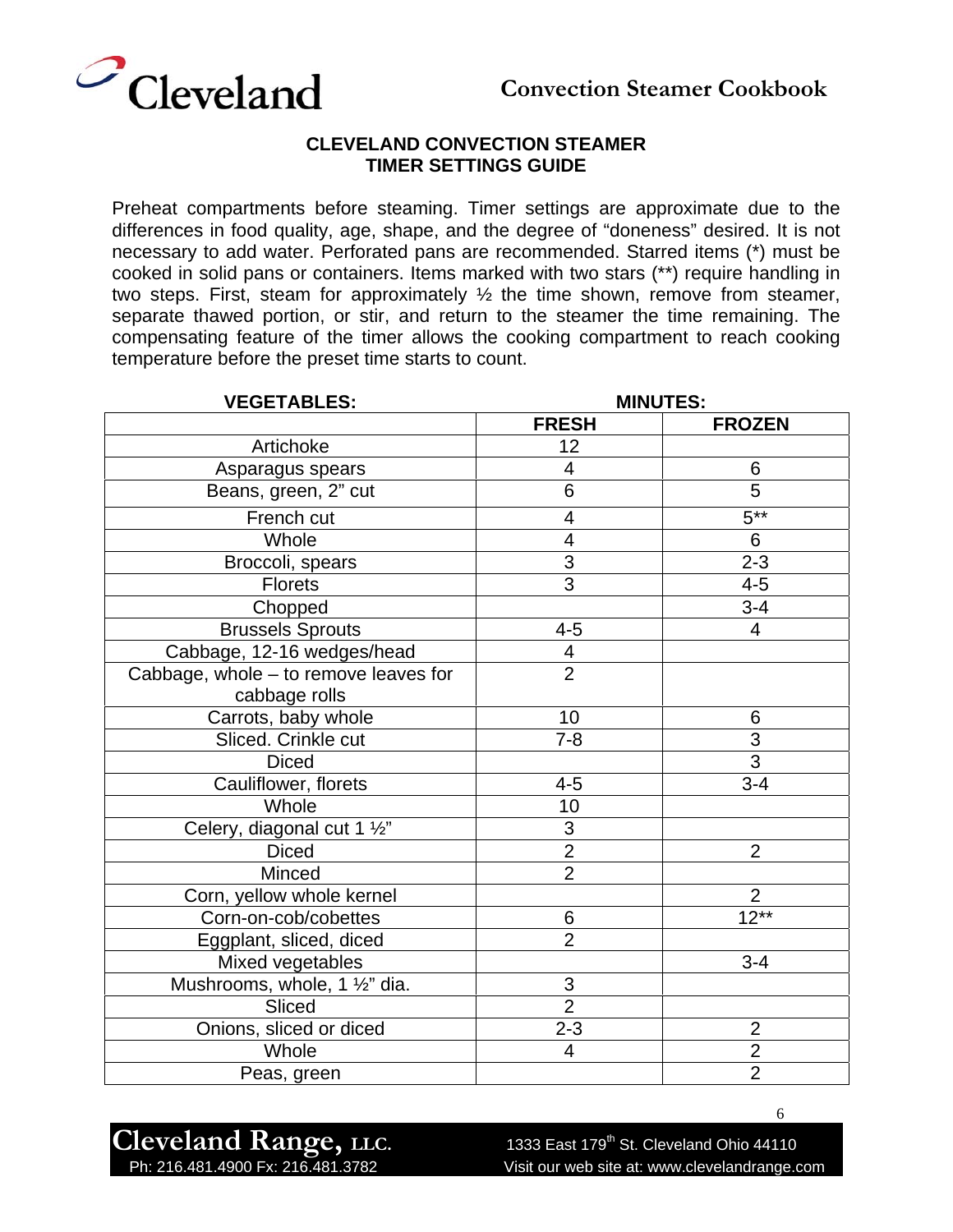

| <b>VEGETABLES CON'T:</b> |              | <b>MINUTES:</b> |
|--------------------------|--------------|-----------------|
|                          | <b>FRESH</b> | <b>FROZEN</b>   |
| Potatoes, whole 8 oz.    | 30-35        |                 |
| Peeled, quartered, fresh | $12 - 19$    |                 |
| Peeled, diced            | $8 - 10$     |                 |
| Potatoes, sweet, whole   | 30-35        |                 |
| Spinach, leaf            | 2            | $21**$          |
| Chopped                  |              | $21**$          |
| Squash, acorn halves     | 15           |                 |
| Butternut, quartered     | 7            |                 |
| Whipped*                 |              | $20**$          |
| Spaghetti Squash, halves | $15 - 18$    |                 |
| Tomatoes, whole, sliced* |              |                 |
| Turnips, whole           | $20 - 25$    |                 |
| Zucchini, sliced         | $2 - 4$      | $2 - 4$         |

| <b>SEAFOOD:</b>                            |                | <b>MINUTES:</b> |
|--------------------------------------------|----------------|-----------------|
|                                            | <b>FRESH</b>   | <b>FROZEN</b>   |
| <b>Clams in Shell</b>                      | $3-5$          |                 |
| Cod Fillets, 5 oz. Portions                | 3              | 4               |
| Crab Legs, King                            |                | $4 - 6$         |
| Snow Crab                                  |                | $2 - 4$         |
| Crab, Live 4 oz.                           | $\overline{4}$ |                 |
| $\frac{3}{4}$ - 1 lb.                      | 12             |                 |
| Halibut, 6-8 oz. Portions                  | $4 - 6$        | $6 - 8$         |
| Lobster, Whole, 1 lb.                      | $7 - 9$        |                 |
| Lobster Tails, 8 oz.                       |                | $8 - 10$        |
| Defrosted, butterflied                     |                | $4 - 6$         |
| Mussels in Shell                           | $\overline{2}$ |                 |
| <b>Oysters in Shell</b>                    | $2 - 4$        |                 |
| Red Snapper, 8 oz.                         | $4 - 5$        | $4 - 5$         |
| Salmon Steak, 8 oz.                        | 6              | $\overline{7}$  |
| Shrimp, 10 CT. per lb. IQF                 | 3              | $4 - 6$         |
| 5 lb. Block, Peeled and Deveined 26-30     |                | $6 - 8**$       |
| CT.                                        |                |                 |
| 5 lb. Block, green, 26-30 CT. (nested pan) |                | $10**$          |

**NOTE:** Steam all seafood on a perforated pan with catch pan.

Cleveland Range, LLC.<br>
Ph: 216.481.4900 Fx: 216.481.3782 Visit our web site at: www.clevelandrange.c

Visit our web site at: www.clevelandrange.com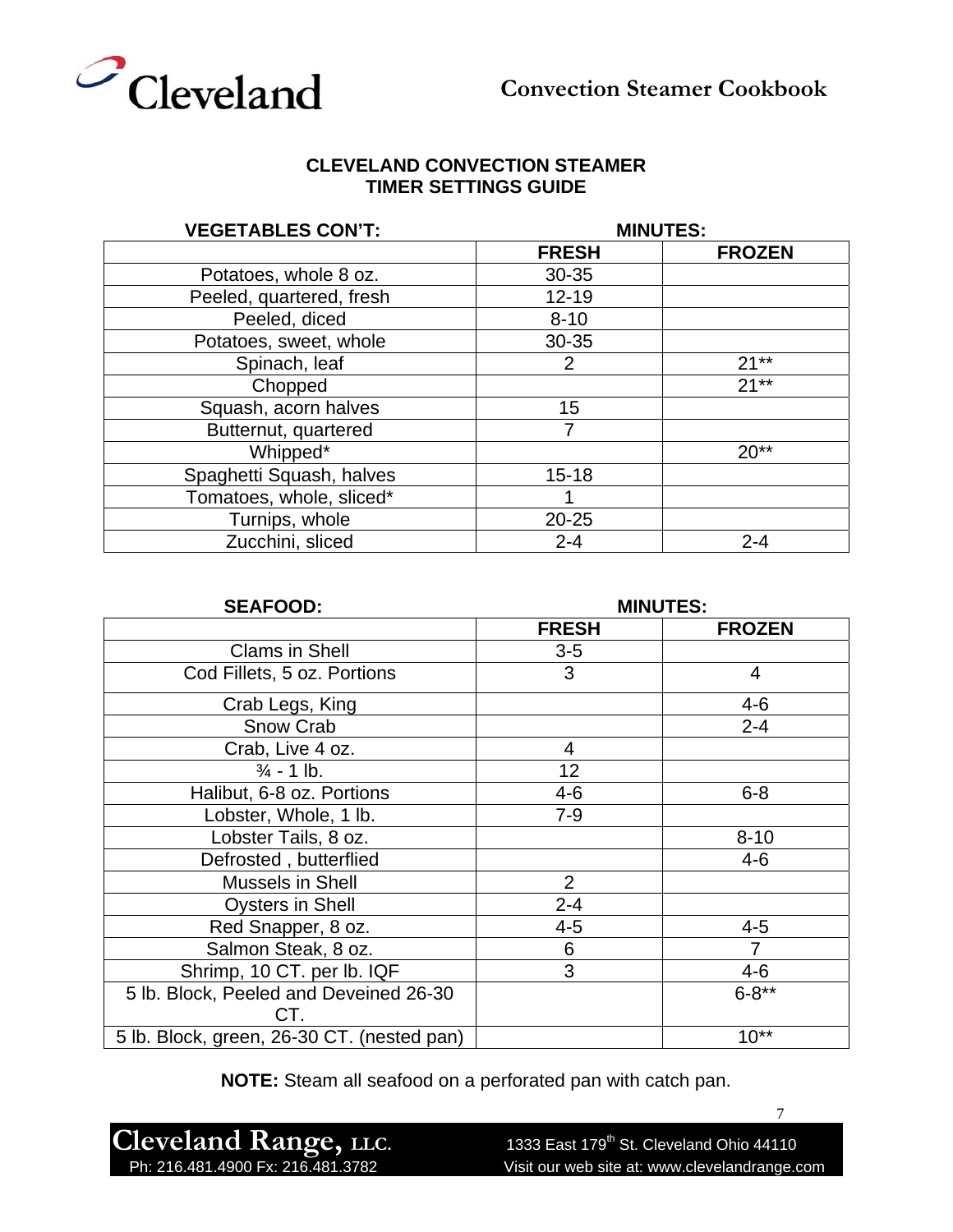

| <b>EGGS:</b>                            | <b>MEDIUM SIZED:</b> |
|-----------------------------------------|----------------------|
| Hard Cooked for Egg Salad, Potato Salad | $10 - 12$            |
| <b>Soft Cooked</b>                      |                      |
| Coddled                                 |                      |
| Poached in a Cup                        | $2 - 3$              |
| Scrambled*                              | $6 - 7**$            |

| <b>FRUITS: Blanch for peeling</b> | MINUTES: Add water to re-hydrate* |        |
|-----------------------------------|-----------------------------------|--------|
|                                   | <b>FRESH</b>                      | *DRIED |
| Avocado                           |                                   |        |
| Apple, Cored                      |                                   |        |
| Grapefruit                        |                                   |        |
| Orange                            |                                   |        |
| Apricot                           |                                   | 10     |
| Pineapple, Whole                  | $\overline{2}$                    |        |
| Apple                             |                                   | 10     |
| Peach                             |                                   | 10     |
| Pear                              |                                   | 10     |
| Prune                             |                                   |        |

#### **MEATS & POULTRY:**

Steam meats and poultry in nested pans. Juices can be used for gravy, sauces, beef stock and soups. The size of portion, thickness of cut, grades, and should be considered when selecting a timer setting for doneness.

| <b>POULTRY:</b>                                        | <b>MINUTES/LB.:</b> |               |
|--------------------------------------------------------|---------------------|---------------|
|                                                        | <b>FRESH</b>        | <b>FROZEN</b> |
| Turkey, Whole                                          | $6 - 8$             | $6 - 8$       |
| Chicken, 5-8 oz. Breasts                               | $18 - 20$           |               |
| Halves, 1 $\frac{1}{4}$ - 1 $\frac{1}{2}$ lb. per Half | $20 - 24$           | $20 - 24$     |

| PORK, SAUSAGE, HOT DOGS:       |              | <b>MINUTES/LB.:</b> |
|--------------------------------|--------------|---------------------|
|                                | <b>FRESH</b> | <b>FROZEN</b>       |
| Pork Chop, 4 CT/lb.            | 10           |                     |
| Italian Sausage, 4 oz. Portion |              |                     |
| Ribs, 3 lb. And Down           | $20 - 26$    |                     |
| Hot-dog, 8 CT/lb.              |              |                     |

**Cleveland Range, LLC.** 1333 East 179<sup>th</sup> St. Cleveland Ohio 44110<br>Ph: 216.481.4900 Fx: 216.481.3782 Visit our web site at: www.clevelandrange.co

Visit our web site at: www.clevelandrange.com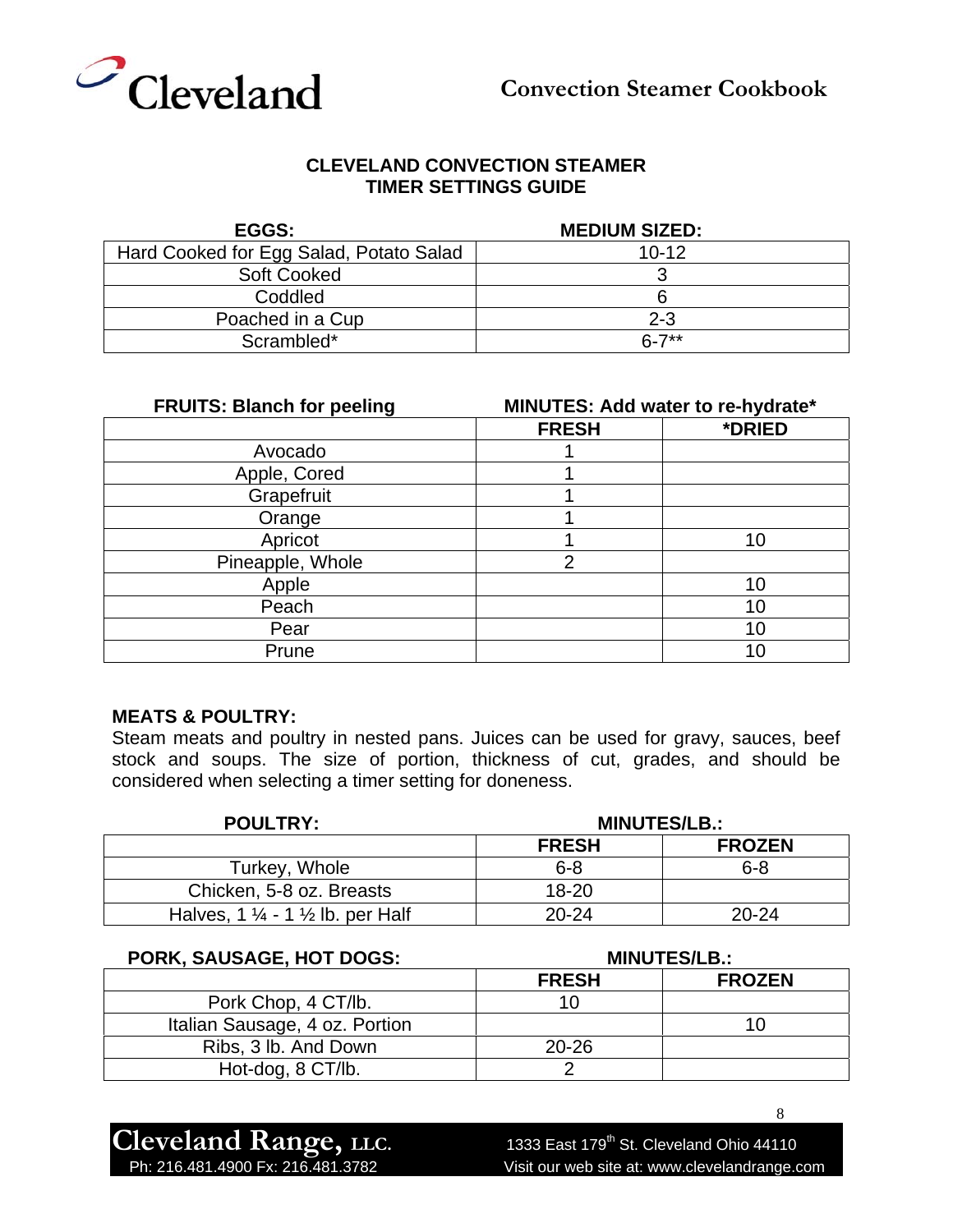

| <b>BEEF:</b>                               |              | <b>MINUTES/LB.:</b> |
|--------------------------------------------|--------------|---------------------|
|                                            | <b>FRESH</b> | <b>FROZEN</b>       |
| Cubes, $1\frac{1}{2}$                      | $6 - 7$      |                     |
| <b>Ground Chuck for Chili</b>              | 4            | $4 - 6$             |
| Pot Roast, Choice                          | $8 - 12$     |                     |
| Rump Roast, Choice: Boned, Rolled, &       | 12           |                     |
| Tied                                       |              |                     |
| Meat Loaf, 4 lb. Loaf                      | 5            |                     |
| Liver, Baby Beef, 8oz. Slice               | $2 - 4$      | $2 - 4$             |
| Corned Beef, 6-8lb. Cut, Add 1/2" Water to | $20 - 23$    |                     |
| Pan                                        |              |                     |

#### **STEAKS:**

Using a  $\frac{3}{4}$ " to 1" steak, the steaming time listed below produces a "rare" steak. A "welldone" steak is first steamed to the "rare" stage, then broiled or grilled for 1½ minutes on each side. This "well done" steak shrinks less, is more tender and juicy; and, when served, is the same size as the "rare" steak.

| <b>STEAKS:</b>                     | <b>MINUTES:</b> |
|------------------------------------|-----------------|
| Sirloin Patties, Chopped, 8 oz.    |                 |
| Rib Eye, 8 oz.                     |                 |
| Top Butt Steak, 6 oz.              | 4               |
| Top Butt Steak, 8 oz.              | 6               |
| Filet Mignon, 4 oz.                | 3               |
| Filet Mignon, 6 oz.                | $3 - 4$         |
| Filet Mignon, 8 oz.                | 4               |
| Filet Mignon, 10 oz. (butterflied) | 5               |
| Filet Mignon, 16 oz. (butterflied) | 8               |
| Strip Steak, 10 oz.                | 5               |
| Strip Steak, 12 oz.                |                 |
| T-bone, 12 oz.                     | 5               |
| T-bone, 16 oz.                     | 8               |
| T-bone, 18 oz.                     | 8               |
| T-bone, 22 oz.                     | 10              |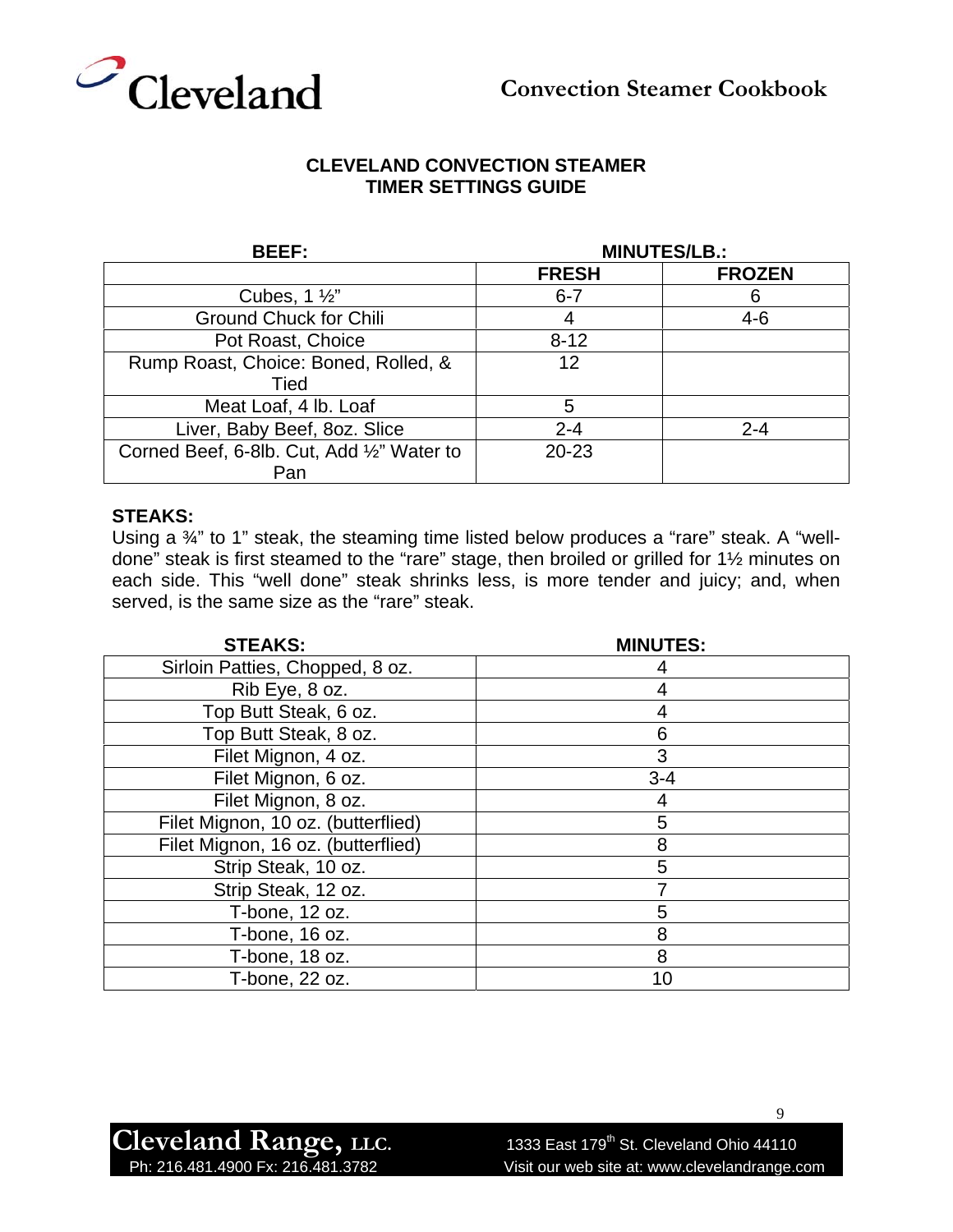

| <b>PREPARED ENTREES: Full Size Pans</b> |              | <b>MINUTES/LB:</b> |
|-----------------------------------------|--------------|--------------------|
|                                         | <b>FRESH</b> | <b>FROZEN</b>      |
| Cabbage Rolls, Stuffed*, Cover W/       | 25           | 20                 |
| <b>Tomato Sauce and Serve</b>           |              |                    |
| Casserole Dishes*, Beef Stew            | $20 - 25$    | 25-30              |
| Casserole Dishes*, Stroganoff           | $20 - 25$    | $25 - 30$          |
| Lasagna*, Freshly Prepared              | $20 - 25$    | 25-30              |
| Reheat Each Serving 4"                  | $6 - 8$      | 12                 |

| <b>DEHYDRATED FOODS:</b>                          | <b>MINUTES:</b> |
|---------------------------------------------------|-----------------|
| Potatoes*, $2 \frac{1}{2}$ lbs. Random Sliced + 5 |                 |
| Cups Cold Water/lb.                               |                 |

| <b>RICE &amp; BEANS:</b>                            | <b>MINUTES:</b>     |
|-----------------------------------------------------|---------------------|
| Rice*, Long Grain, 4 Cups Cold Water/lb.            | 17                  |
| Beans*, Pre-Soaked Overnight, 1 lb.                 | 45                  |
| Beans + $1\frac{1}{2}$ qt. Water                    |                     |
| Beans*, Unsoaked, 1 lb. Beans + 1 $\frac{1}{2}$ gt. | $2\frac{1}{2}$ hrs. |
| Water                                               |                     |
| Refried Beans*, 2 #10 Cans                          | $15 - 17$           |

#### **PASTA:**

Steam in nested pans. Place pasta in a 2 ½" perforated pan use a solid 2 ½" pan as a liner in. Cover pasta with cold water.

| <b>PASTA:</b>           | <b>MINUTES:</b> |
|-------------------------|-----------------|
| Egg Noodles, 1/2" Wide  | $4 - 6^{**}$    |
| Lasagna Noodles         | $10-12**$       |
| Macaroni, Shells, Elbow | $10 - 12**$     |
| Rigatoni                | $10^{**}$       |
| Spaghetti, Vermicelli   | $10 - 12**$     |
| Spaghetti, Regular      | $10^{**}$       |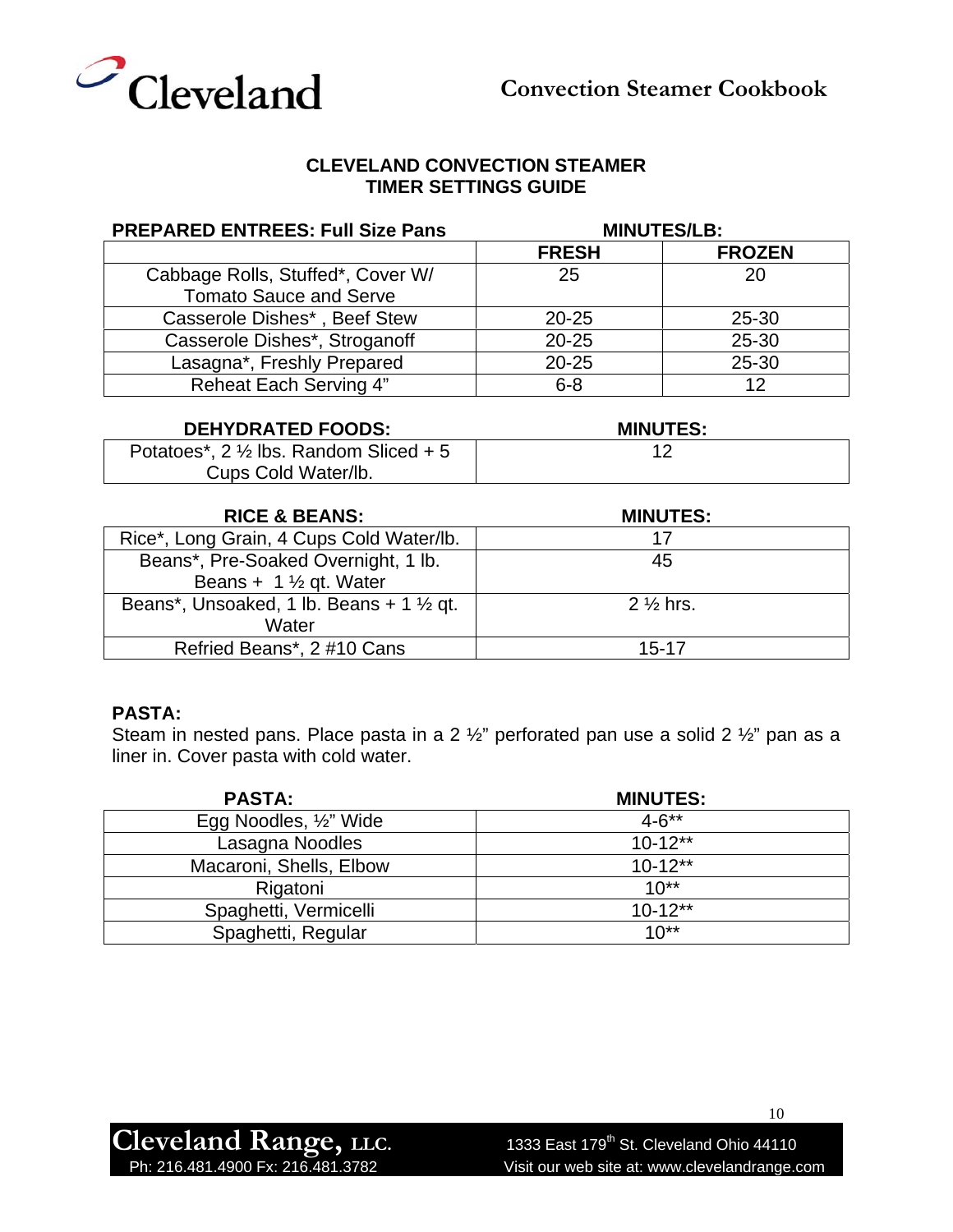



#### *SteamPro* **SUGGESTED TIMER SETTING GUIDE IN PRESSURE MODE**

**NOTE:** Timer settings are approximate due to the differences in age, quality, unit shape, and degree of doneness desired.

| <b>ITEM</b>                                | <b>PAN SIZE</b>                             | <b>SUGGESTED TIMER SETTING</b> |
|--------------------------------------------|---------------------------------------------|--------------------------------|
| Rice: 2 lbs. (907 g) $1 - \frac{1}{2}$ qt. | 12x20x2 1/2"                                | 15                             |
| $(1.4 \t L)$ water (use for a              | Uncovered                                   |                                |
| casserole)                                 |                                             |                                |
| Rice: 2 lbs. (907 g) 2 qt. (1.9            | 12x20x2 1/2"                                | 17                             |
| L) water (use as a side dish)              | Uncovered                                   |                                |
| Rice: 3 lbs. (1.36 kg) 2-1/2 qt.           | 12x20x4"                                    | 20                             |
| $(2.4 L)$ water                            | Uncovered                                   |                                |
| Spaghetti: 1 lb. (454 g) 1 gal.            | 12x20x2 1/2"                                | 14                             |
| $(3.8 L)$ water                            | Uncovered                                   |                                |
| Dried Legumes: 4 lbs. (1.81)               | 12x20x4"                                    | 45-50                          |
| kg) Soak over night; drain.                |                                             |                                |
| Add 5-qt. (4.8 L) water.                   |                                             |                                |
| Potatoes: 8-10 oz. (227-283                | 12x20x4"                                    | 30                             |
| g), white                                  |                                             |                                |
| Potatoes, Sweet:                           | 12x20x4"                                    | 40                             |
| Turnips:                                   | 12x20x2 1/2" or                             | 25                             |
|                                            | 12x20x4                                     |                                |
|                                            |                                             |                                |
| Parsnips:                                  | 12x20x2 1/2" or                             | 15                             |
|                                            | 12x20x4"                                    |                                |
| Rutabaga, Whole:                           | 12x20x2 1/2" or                             | 30                             |
|                                            | 12x20x4"                                    |                                |
| Meatloaf: 10 lbs. (4.5 kg) per             | 12x20x2 1/2"                                |                                |
| pan                                        | Uncovered,                                  | 30-35                          |
|                                            | perforated or                               |                                |
|                                            | Covered, solid.                             | 35-40                          |
|                                            | Rice, Spaghetti and Legumes: Use solid pans |                                |
| Fresh Vegetables:                          | Use Perforated pan                          |                                |
| Meatloaf:                                  | Use Solid pan                               |                                |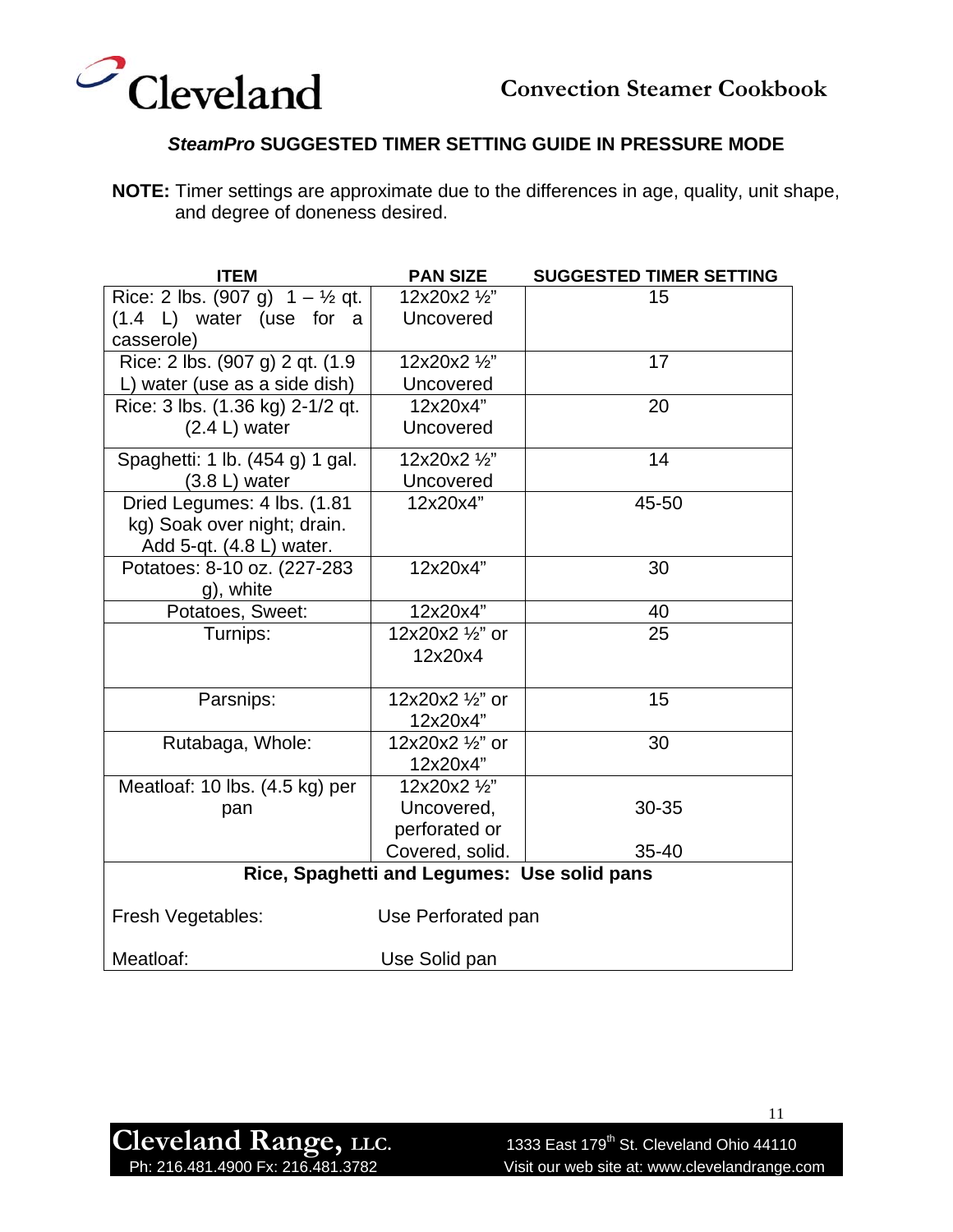

#### **CONVENIENCE FOODS:**

The lid on purchased convenience foods should be left on and perforated before loading into the steamer. Frozen convenience foods do not have to be thawed overnight in the refrigerator before cooking. The pan can go right from the freezer to the steamer. Steam with the lid on. Reheat temperature for convenience foods that are already cooked is 165 degrees Fahrenheit (74 degrees Celsius). Check the cooking instructions for temperature guidelines.

General guidelines for pressure steaming of convenience foods, frozen, in covered 12x10x1" to 12x10x2½" disposable pans. Internal temperature desired is 160 degrees Fahrenheit (74 degrees Celsius).

> **Item Timer Setting** 12x10x1", covered, frozen 25-30 minutes 12x20x2½", covered, frozen 40-45 minutes

| STEAM PRO XVI COMPARTMENT CAPACITY: |                                          |  |  |
|-------------------------------------|------------------------------------------|--|--|
|                                     | <b>Pan Capacity</b><br>(per compartment) |  |  |
| With the center pan slide in place: |                                          |  |  |
| 16<br>8<br>Բ                        | 2x20x1"<br>12x20x21/2"<br>12x20x4"       |  |  |
| With the center pan slide removed:  |                                          |  |  |
| 4                                   | 18" x 26" bun pans                       |  |  |

Cleveland Range, LLC. 1333 East 179<sup>th</sup> St. Cleveland Ohio 44110

Ph: 216.481.4900 Fx: 216.481.3782 Visit our web site at: www.clevelandrange.com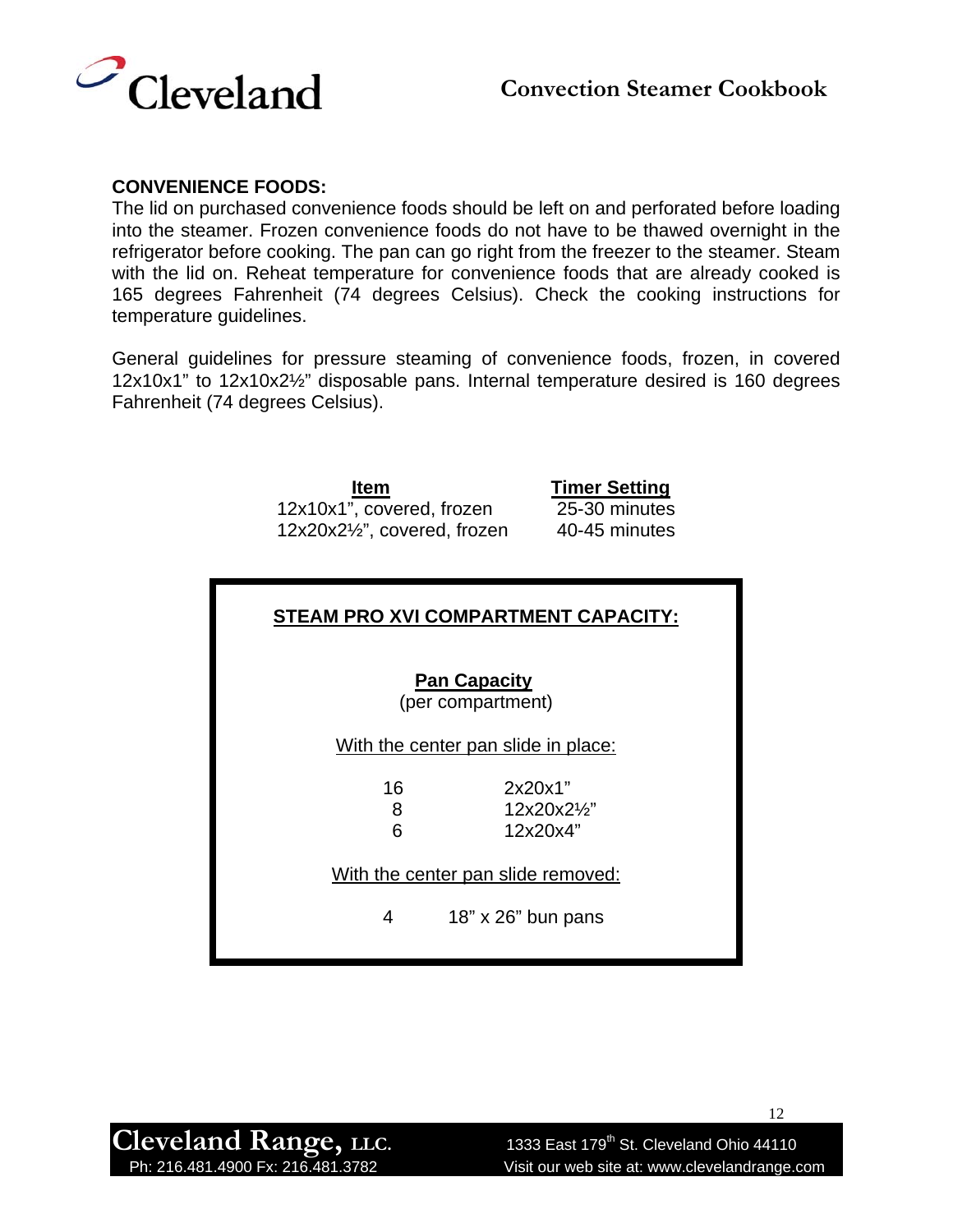

#### *SteamPro & ConvectionPro COOKING GUIDELINES*

| <b>Item</b>                                    | Total Amount                        | Total # of Pans and Size                                     | Approx.<br>Loads<br>Per<br>Hour |
|------------------------------------------------|-------------------------------------|--------------------------------------------------------------|---------------------------------|
| Potatoes $(8 \text{ oz.}/227 \text{ g})$       | 100 lbs. (4.5 Kg)                   | 6/4" perforated                                              | 2                               |
| Eggs, medium                                   | 70 dozen                            | $6/2$ $\frac{1}{2}$ and 2/1" perforated                      | $\overline{2}$                  |
| <b>Frozen Peas</b>                             | 80 lbs. (36.3 Kg)                   | 8/2 1/ <sub>2</sub> " perforated                             | 3                               |
| Meat                                           | 80 lbs. (36.3 Kg)                   | 8/2 1/2" perforated with<br>$2/2$ $\frac{1}{2}$ " catch pans | Varies                          |
| Spaghetti:<br>Pressure Mode<br>Convection Mode | 16 lbs. (7.3 Kg)<br>8 lbs. (3.6 Kg) | $8/2$ %" nested pans                                         | 4<br>4                          |
| Rice:                                          |                                     |                                                              |                                 |
| <b>Pressure Mode</b>                           | 16 lbs. (7.3 Kg)                    | $8/2 \frac{1}{2}$ nested pans                                | 4                               |
| <b>Convection Mode</b>                         | 24 lbs. (10.9 Kg)                   | 8/2 1/ <sub>2</sub> " nested pans                            | 3                               |
| Chicken, quarters                              | 80 lbs. (36.3 Kg)                   | 12/1" perforated plus<br>$2/2$ $\frac{1}{2}$ " catch pans    | $\overline{2}$                  |
| Fresh Broccoli Spears                          | 36 lbs. (16.3 Kg)                   | $8/2 \frac{1}{2}$ perforated                                 | 4                               |

#### **STEAMING PRESSURE VS. CONVECTION**

#### **Ask the questions: What is the desired end product? How long does it take to steam?**

If the steaming time is over 20 minutes in the convection mode, consider pressure steaming. Also important, what is the desired use of the product after cooking? Pressure steaming causes the food to break down slightly. For example:

| Potatoes:             | Mashed, try pressure. Potato salad, use convection                                                                  |
|-----------------------|---------------------------------------------------------------------------------------------------------------------|
| Meat:                 | Large pieces, over 4" thick, try pressure. Pieces under 4" thick and<br>to be sliced, use convection.               |
| Poultry:              | Mature or steaming hens for deboning or stock try pressure. Young<br>fowl for oven or fryer finish, use convection. |
| Rice:                 | Soft, sticky rice, try pressure. Fluffy rice, use convection.                                                       |
| <b>Dried Legumes:</b> | Refried or mashed, use pressure. Whole beans for 3-bean salad<br>use convection.                                    |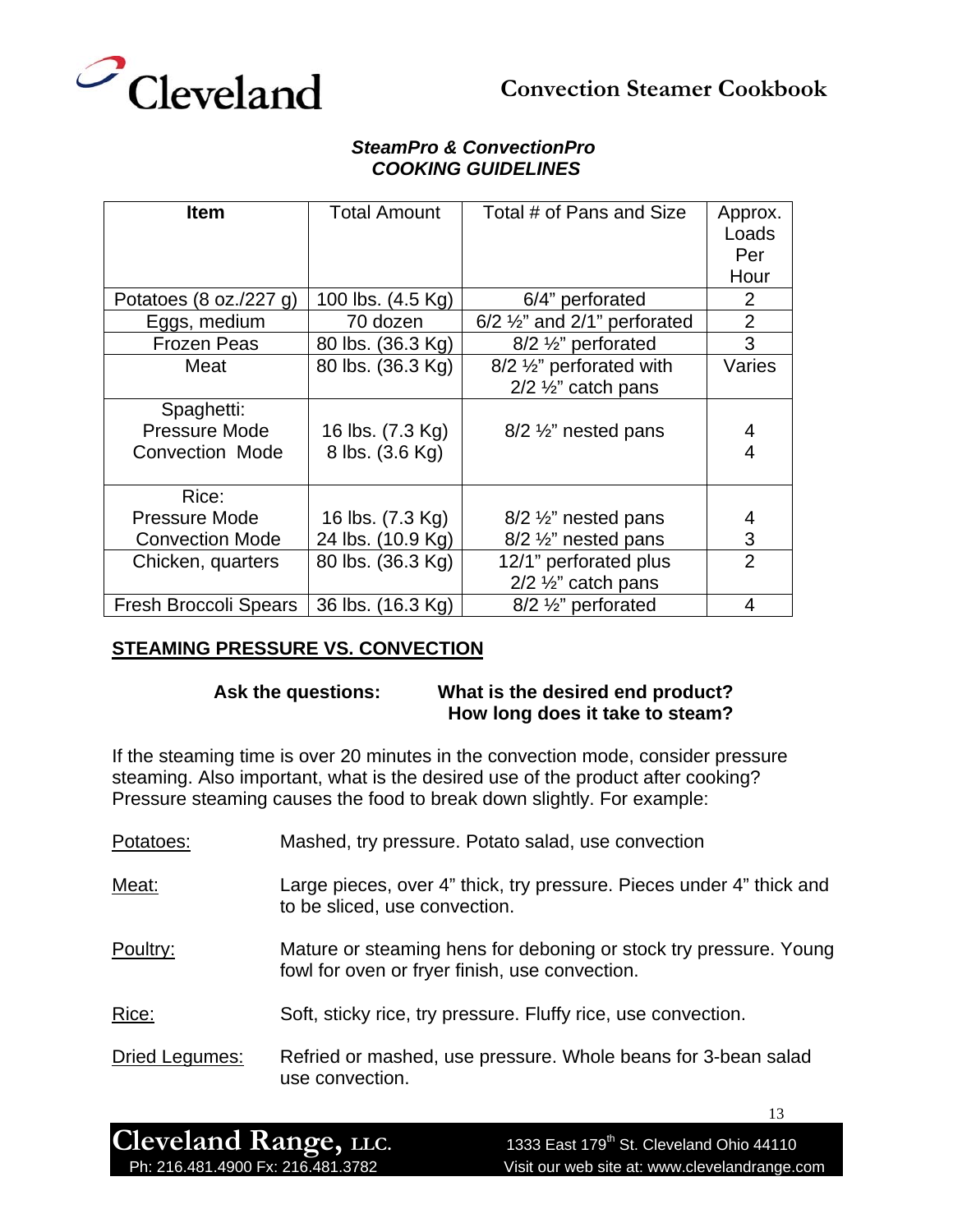

## **FLAN**

| <b>Category: Dessert</b>             |                    | Yield: 1-3/4 qt. (1.66 L)               | Portion/Size: (14) 4 oz/113g                                                   |                |
|--------------------------------------|--------------------|-----------------------------------------|--------------------------------------------------------------------------------|----------------|
| <b>METRIC</b>                        | <b>INGREDIENTS</b> | AMOUNT/                                 | <b>METHOD</b>                                                                  | <b>TIMER</b>   |
|                                      |                    | <b>MEASURE</b>                          |                                                                                | <b>SETTING</b> |
| 10                                   | Eggs, Large        | 10                                      | Break eggs into bowl                                                           |                |
|                                      |                    |                                         | and beat.                                                                      |                |
| 227g                                 | Sugar              | 4 oz.                                   | Add sugar gradually.                                                           |                |
| 1 <sub>L</sub>                       | <b>Milk</b>        | 1 qt.                                   | Stir milk into egg                                                             |                |
|                                      |                    |                                         | mixture.                                                                       |                |
| 10 <sub>m</sub>                      | Vanilla Extract    | 2 <sub>t</sub>                          |                                                                                |                |
| 113g                                 | Sugar, Brown       | 4 oz.                                   | Cover the bottom of                                                            |                |
|                                      |                    |                                         | one 12x10x2 1/2" solid                                                         |                |
|                                      |                    |                                         | pan. *Pour custard                                                             |                |
|                                      |                    |                                         | mixture over. Steam                                                            | 4              |
|                                      |                    |                                         | Remove from steamer                                                            |                |
|                                      |                    |                                         | and refrigerate                                                                |                |
|                                      |                    |                                         | immediately. Cut into                                                          |                |
|                                      |                    |                                         | squares. *Pour into                                                            |                |
|                                      |                    |                                         | individual custard cups.                                                       |                |
|                                      |                    |                                         | A fluted cup works well.                                                       |                |
|                                      |                    |                                         | <b>Steam</b>                                                                   | 4              |
|                                      |                    |                                         | Refrigerate                                                                    |                |
|                                      |                    |                                         | immediately. Before                                                            |                |
|                                      |                    |                                         | serving, invert on                                                             |                |
|                                      |                    |                                         | serving dish.                                                                  |                |
|                                      |                    |                                         | Variations: Grand Marnier, Southern Comfort, Dark or Light Rum; 1/2 t-per cup. |                |
| Fresh Strawberries, whole or sliced. |                    |                                         |                                                                                |                |
|                                      |                    | Fresh Raspberries or fresh blueberries. |                                                                                |                |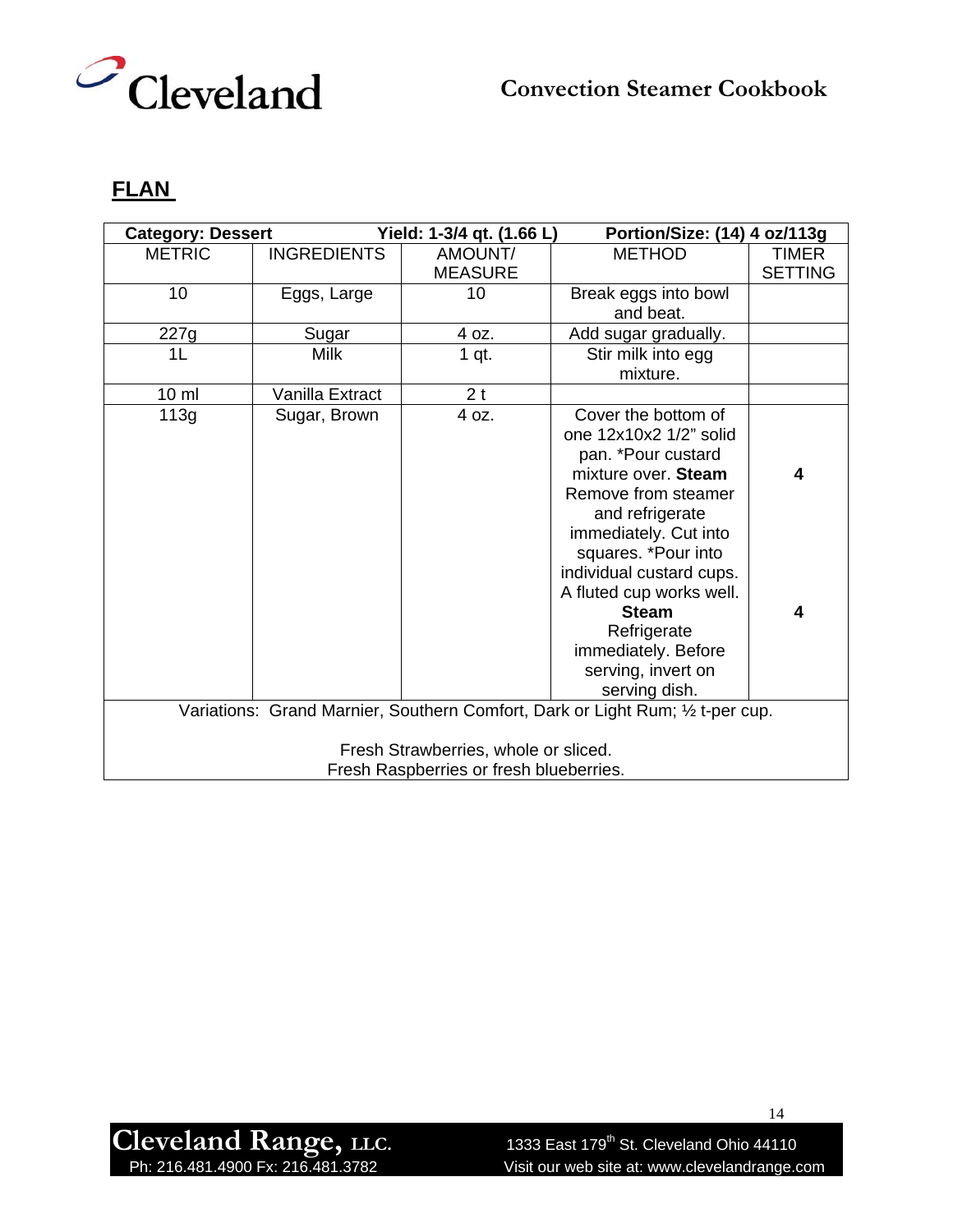

# **RICE PUDDING WITH RAISINS**

| Category: Dessert - Custard |                               | Yield: 6-1/2 qt. (6.18L) | Portion/Size: (50) 4 oz./113g |           |
|-----------------------------|-------------------------------|--------------------------|-------------------------------|-----------|
| Metric                      | Ingredients                   | Amount or                | Method                        | Timer     |
|                             |                               | Measure                  |                               | Setting   |
| $1$ kg                      | Rice, enriched                | 2 lb. 3 oz.              | Place rice into one           |           |
|                             | long grain                    |                          | 12x20x2 1/2" solid            |           |
|                             |                               |                          | pan                           |           |
| 1.9L                        | Water                         | 2 gt.                    | Add Water. Steam              | 20        |
| <b>Custard Mixture:</b>     |                               |                          |                               |           |
| 9 ea                        | Eggs, medium                  | 9 ea                     | In a mixing bowl, whip        |           |
|                             |                               |                          | eggs lightly.                 |           |
| 737 g                       | Sugar,                        | 1 lb. 10 oz.             | Add sugar slowly until        |           |
|                             | granulated                    |                          | blended.                      |           |
| 1.07L                       | Milk,                         | 4 1/2 cups               | Add reconstituted             |           |
|                             | reconstituted                 |                          | milk.                         |           |
| 390 ml                      | Evaporated Milk,<br>undiluted | 13 oz. Can               | Add evaporated milk.          |           |
| 20ml                        | Vanilla                       | 4 t                      | Add vanilla                   |           |
| 454 g                       | White, seedless               | 1 lb.                    | Pour custard mixture          |           |
|                             | raisins                       |                          | over steamed rice.            |           |
|                             |                               |                          | Add raisins, combine          |           |
|                             |                               |                          | gently. Return to             |           |
|                             |                               |                          | steamer. Steam                | $12 - 14$ |
|                             |                               |                          | Check for doneness            |           |
|                             |                               |                          | by using knife.               |           |
|                             |                               |                          | Garnish with nutmeg           |           |
|                             |                               |                          | after steaming. Chill,        |           |
|                             |                               |                          | cut into servings. Top        |           |
|                             |                               |                          | with whipped cream.           |           |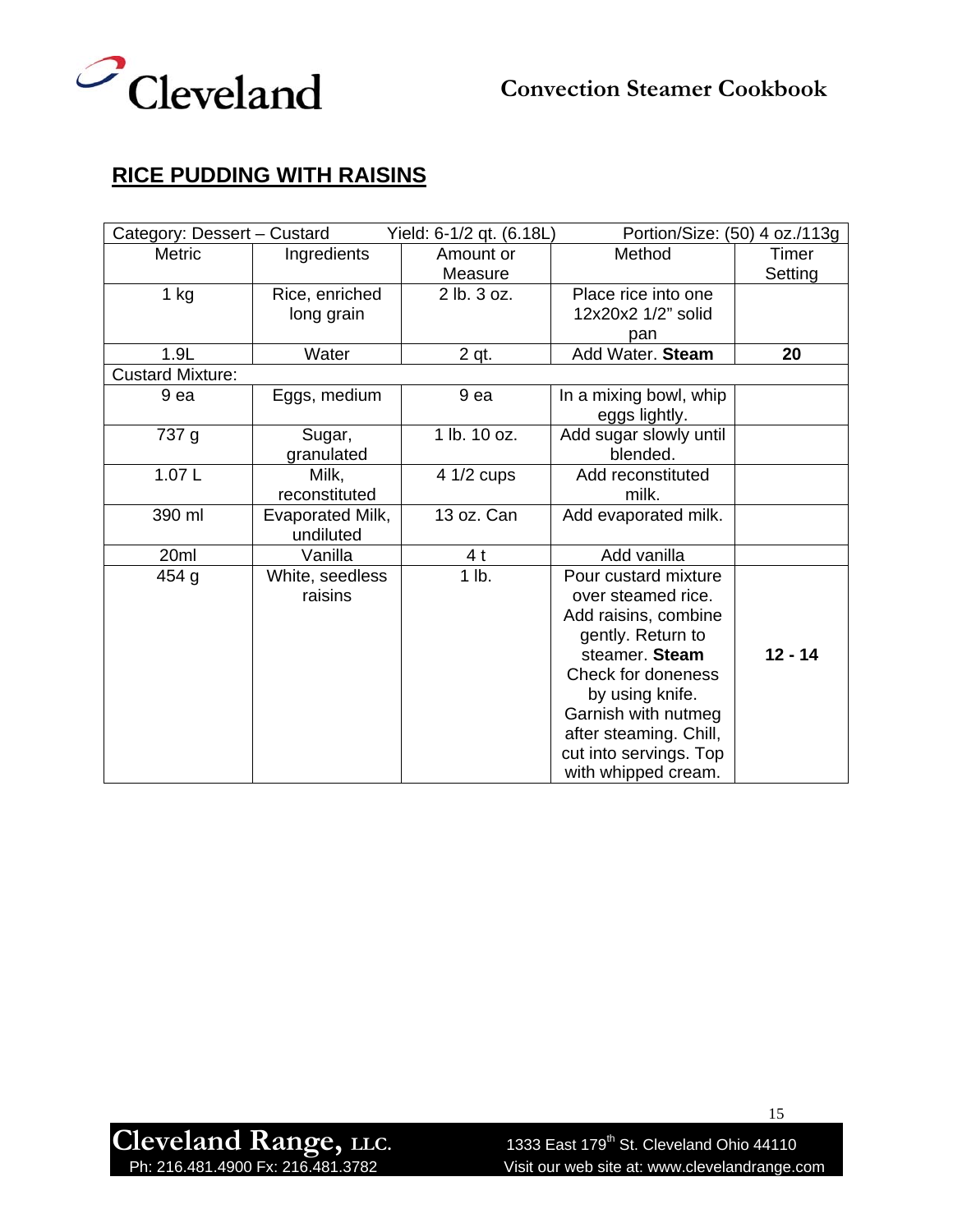

# **CAKE – FROM A COMMERCIAL MIX**

| Category: Dessert Yield: One 12x20x2 1/2" Portion/Size: (32) pcs. Cut 4x8 |              |                |                                                                 |         |
|---------------------------------------------------------------------------|--------------|----------------|-----------------------------------------------------------------|---------|
| <b>Metric</b>                                                             | Ingredients  | Amount or      | Method                                                          | Timer   |
|                                                                           |              | Measure        |                                                                 | Setting |
| 2.27 kg                                                                   | Cake mix,    | 5 lb.          | Place dry mix in a bowl.                                        |         |
|                                                                           | commercial   |                |                                                                 |         |
|                                                                           | Water, tepid | See Directions | Add water, mix with a                                           |         |
|                                                                           |              |                | wire whip until the                                             |         |
|                                                                           |              |                | lumps are almost gone,                                          |         |
|                                                                           |              |                | about 1 minute, Pour                                            |         |
|                                                                           |              |                | batter into two 12x20x2                                         |         |
|                                                                           |              |                | $\frac{1}{2}$ " solid pans, treated<br>with food release. Place |         |
|                                                                           |              |                |                                                                 |         |
|                                                                           |              |                | one pan in each<br>preheated                                    |         |
|                                                                           |              |                | compartment. Steam!                                             | 30      |
|                                                                           |              |                | let cake cool before                                            |         |
|                                                                           |              |                | frosting.                                                       |         |
|                                                                           |              |                |                                                                 |         |
|                                                                           |              |                | To Serve: Frost with                                            |         |
|                                                                           |              |                | your Favorite frosting or                                       |         |
|                                                                           |              |                | serve with whipped                                              |         |
|                                                                           |              |                | topping garnished with                                          |         |
|                                                                           |              |                | a fresh strawberry, a                                           |         |
|                                                                           |              |                | slice of kiwi fruit, a                                          |         |
|                                                                           |              |                | pineapple or orange                                             |         |
|                                                                           |              |                | wedge.                                                          |         |
| SteamCraft 3 - one pan only<br>Compartment load:                          |              |                |                                                                 |         |
| SteamCraft 5 – three pans only                                            |              |                |                                                                 |         |
| SteamCraft 10 - three pans per compartment                                |              |                |                                                                 |         |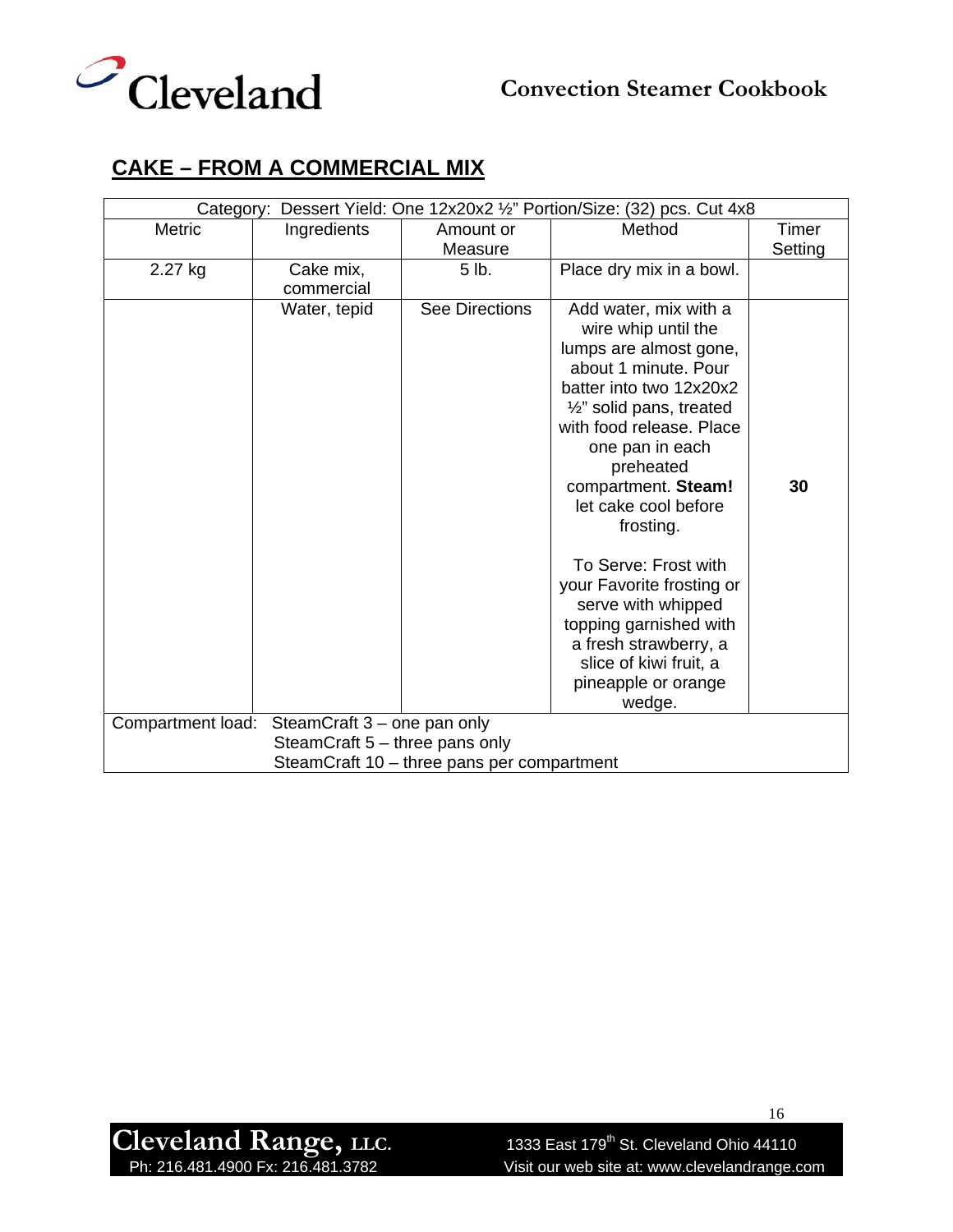



# **SCRAMBLED EGGS**

|                          | Category: Eggs Yield: 3-1/4qt. (3.09L)           |                                          | Portion/Size:<br>$(25)$ 4 oz/113g   |         |
|--------------------------|--------------------------------------------------|------------------------------------------|-------------------------------------|---------|
| <b>Metric</b>            | Ingredients                                      | Amount or                                | Method                              | Timer   |
|                          |                                                  | Measure                                  |                                     | Setting |
| 2.27 kg                  | Eggs, frozen or                                  | 5 LB carton                              | Thaw eggs, see directions           |         |
|                          | thawed                                           |                                          | on carton. Add 5 fresh              |         |
|                          |                                                  |                                          | eggs to frozen egg. Blend           |         |
|                          |                                                  |                                          | frozen and fresh eggs,              |         |
|                          |                                                  |                                          | water and salt.                     |         |
| 50                       | Fresh eggs                                       | 50                                       | Step 1. Coat one 12x20x2            |         |
|                          |                                                  |                                          | $\frac{1}{2}$ " solid pan with food |         |
|                          |                                                  |                                          | release. Pour egg mixture           |         |
|                          |                                                  |                                          | into treated pan. Steam             | 4       |
| 5 each                   | Eggs, fresh                                      | 5 each                                   | Step 2. Remove from                 |         |
|                          |                                                  |                                          | steamer and stir around             |         |
|                          |                                                  |                                          | the pan and then in a               |         |
|                          |                                                  |                                          | figure 8. Steam                     | 3       |
| 480 ml                   | Water                                            | 2 cups                                   |                                     |         |
| 17 <sub>g</sub>          | Salt                                             | 1T                                       |                                     |         |
| Variations:              |                                                  |                                          |                                     |         |
| 340 <sub>g</sub>         | Cheese,                                          | $1\frac{1}{2}c$                          | After stirring eggs in the          |         |
|                          | American or                                      |                                          | first step, place cheese on         |         |
|                          | cheddar, sliced                                  |                                          | top. Steam                          | 4       |
|                          | or shredded.                                     |                                          | Remove from steamer, stir           |         |
|                          |                                                  |                                          | to break up large clumps.           |         |
| Variations:              |                                                  |                                          |                                     |         |
|                          | Use with or in place of the cheese: Diced ham or |                                          |                                     |         |
|                          | cooked bacon, green pepper or pimento, minced    |                                          |                                     |         |
|                          | onion, or any combination of these can be        |                                          |                                     |         |
|                          | added before the second steaming.                |                                          |                                     |         |
| <b>Compartment Load:</b> | SteamCraft Ultra 3 - 1 pan                       |                                          |                                     |         |
|                          | SteamCraft Ultra 5-3 pans                        |                                          |                                     |         |
|                          |                                                  | StemaCraft Ultra 10 - 3 pans/compartment |                                     |         |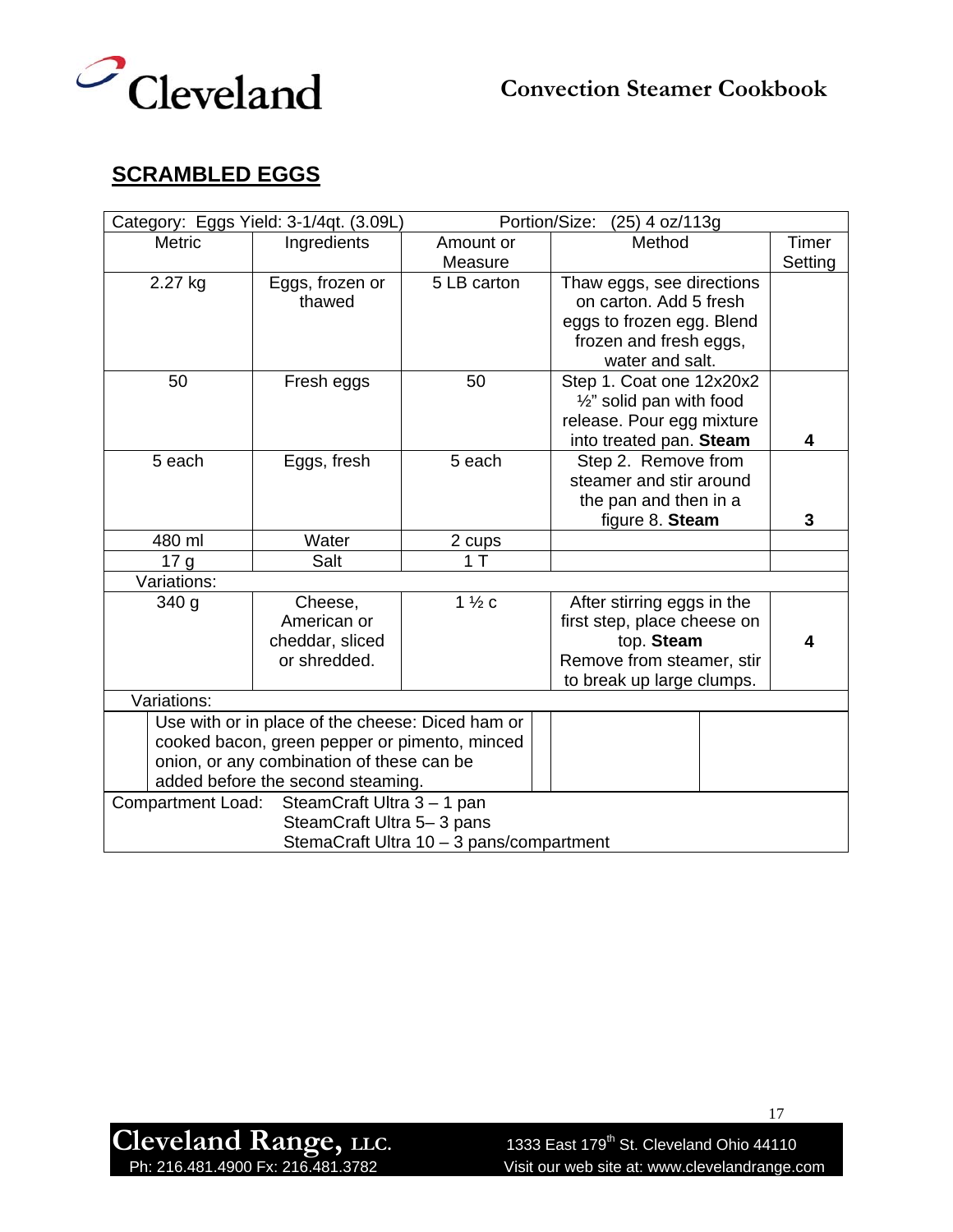



## **MEATLOAF**

| Yield: 16 LB (7.26 kg)<br>Portion/Size: 50/4 oz/113g<br>Category: Entrée, Beef                                                         |                                                  |                      |                                                                                                                                                       |                  |
|----------------------------------------------------------------------------------------------------------------------------------------|--------------------------------------------------|----------------------|-------------------------------------------------------------------------------------------------------------------------------------------------------|------------------|
| <b>Metric</b>                                                                                                                          | Ingredients                                      | Amount or<br>Measure | Method                                                                                                                                                | Timer<br>Setting |
| 4.09 kg                                                                                                                                | <b>Ground Beef</b>                               | 9LB                  | Combine all ingredients<br>and pack into one<br>12x20x2 1/2" pan. Divide<br>into 4 loaves. Place in<br>steamer with catch pan<br>on the bottom. Steam | 40 - 45          |
| 9                                                                                                                                      | Eggs, beaten                                     | 9                    | Lift perforated pan to<br>drain. Fat and meat<br>juices may be used as<br>base for gravy.                                                             |                  |
| 795 g                                                                                                                                  | Bread Cubes,<br>whole wheat or<br>croutons, soft | $1-3/4$ LB           | Garnish with fresh<br>tomato slices                                                                                                                   |                  |
| 681 g                                                                                                                                  | Onion, chopped<br>fine                           | $1\frac{1}{2}$ LB    | Note: 3 pans 12x20x2<br>$\frac{1}{2}$ " can be loaded into<br>one compartment of the<br>convection steamer in<br>the same time setting.               |                  |
| 340 <sub>g</sub>                                                                                                                       | Green Pepper,<br>chopped                         | 12 oz                |                                                                                                                                                       |                  |
| 454 b                                                                                                                                  | Celery, chopped                                  |                      |                                                                                                                                                       |                  |
| 113 g                                                                                                                                  | Horseradish                                      | 4 oz                 |                                                                                                                                                       |                  |
| 240 ml                                                                                                                                 | Catsup                                           | 1 cup                |                                                                                                                                                       |                  |
| 8 <sub>g</sub>                                                                                                                         | Dry Mustard                                      | 4 <sub>t</sub>       |                                                                                                                                                       |                  |
| 51 g                                                                                                                                   | Salt                                             | 3 <sub>t</sub>       |                                                                                                                                                       |                  |
| 2g                                                                                                                                     | Pepper                                           | 1 <sub>t</sub>       |                                                                                                                                                       |                  |
| <b>Compartment Load:</b><br>SteamCraft Ultra 3 - 2 pans<br>SteamCraft Ultra 5 - 4 pans<br>SteamCraft Ultra 10 - 4 pans per compartment |                                                  |                      |                                                                                                                                                       |                  |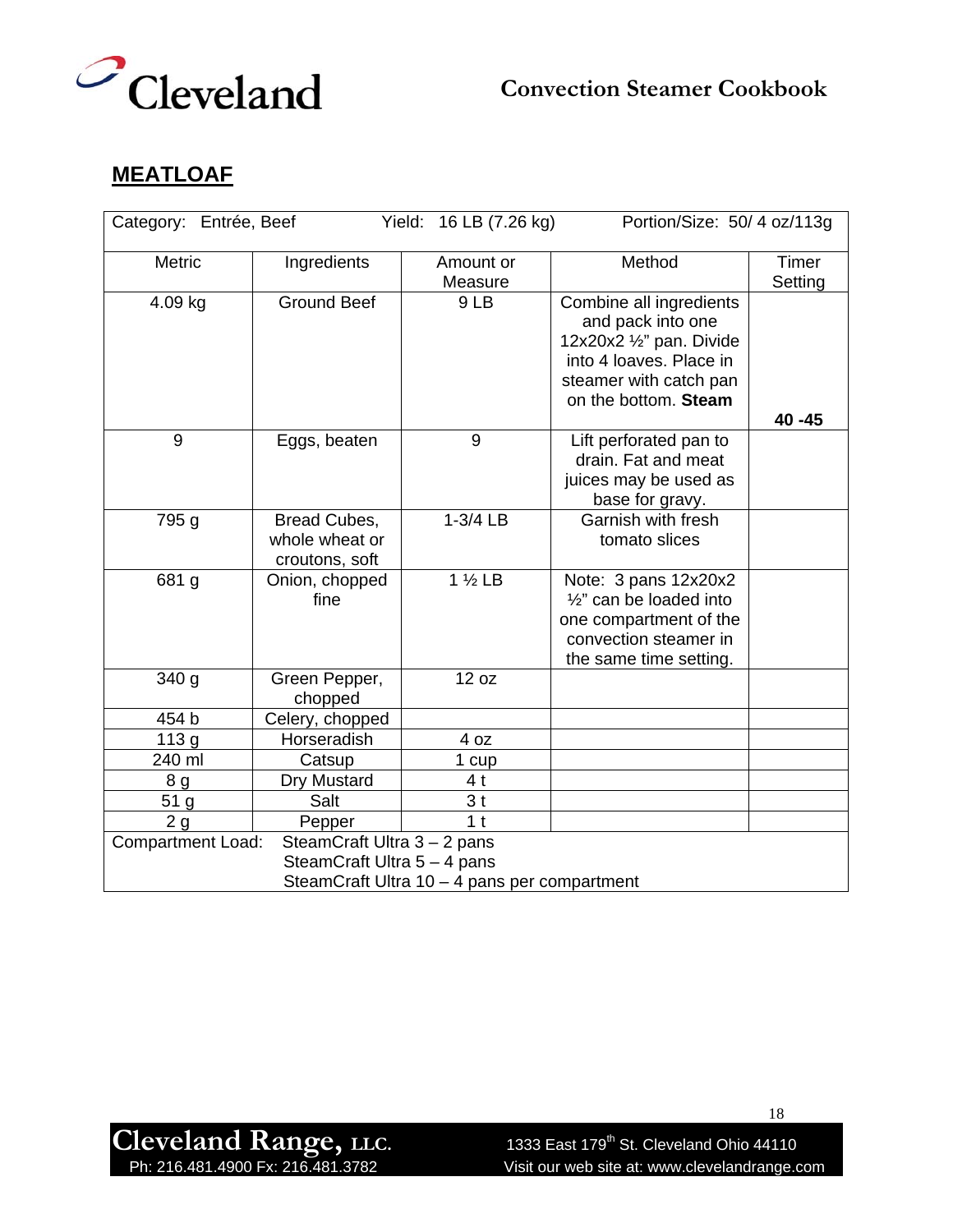



## **POTATOES AU GRATIN**

| Category: Vegetable         | Yield:              | 7 1/2 qt. (7.13L)      | Portion/Size:              | (50) 5 oz/142g |
|-----------------------------|---------------------|------------------------|----------------------------|----------------|
| Metric                      | Ingredients         | Amount or              | Method                     | Timer          |
|                             |                     | Measure                |                            | Setting        |
| 5.44 kg                     | Potatoes, fresh     | <b>12 LB</b>           | Scrub skins clean,         |                |
|                             | AP                  |                        | remove blemishes. Place    |                |
|                             |                     |                        | potatoes into one          |                |
|                             |                     |                        | 12x20x2 1/2" perforated    |                |
|                             |                     |                        | pan. Steam: whole          | $40 - 45$      |
|                             |                     |                        | Quartered                  | 30             |
|                             |                     |                        | When cool, peel potatoes   |                |
|                             |                     |                        | and slice into on 12x20x2  |                |
|                             |                     |                        | 1/2" solid pan. Quartered, |                |
|                             |                     |                        | sliced or diced potatoes   |                |
|                             |                     |                        | purchased as ready to      |                |
|                             |                     |                        | use. Steam                 | 20             |
|                             |                     |                        | Prepare medium cream       |                |
|                             |                     |                        | sauce. Add dry mustard     |                |
|                             |                     |                        | to flour when making the   |                |
|                             |                     |                        | sauce. Add one half of     |                |
|                             |                     |                        | the grated cheese to       |                |
|                             |                     |                        | cream sauce. Pour          |                |
|                             |                     |                        | cheese sauce over diced    |                |
|                             |                     |                        | potatoes. Sprinkle         |                |
|                             |                     |                        | remaining cheese over      |                |
|                             |                     |                        | the top. Steam to reheat.  | 8              |
| 1.90L                       | Cream Sauce,        | 1/ <sub>2</sub> Gallon |                            |                |
|                             | medium              |                        |                            |                |
| 1.9 <sub>g</sub>            | Dry Mustard         | 1 <sub>t</sub>         |                            |                |
| 680 g                       | Sharp Cheese,       | $1\frac{1}{2}$ LB      |                            |                |
|                             | grated              |                        |                            |                |
| Variation: Creamed Potatoes |                     |                        |                            |                |
| 1.90L                       | Medium Cream        | 1/ <sub>2</sub> gallon | Prepare potatoes and       |                |
|                             | Sauce               |                        | cream sauce. Add           |                |
|                             |                     |                        | seasoning into flour when  |                |
|                             |                     |                        | making cream sauce.        |                |
|                             |                     |                        | Pour over potatoes and     |                |
|                             |                     |                        | Steam to reheat. Sprinkle  | 8              |
|                             |                     |                        | paprika on top for color.  |                |
| 5 <sub>g</sub>              | <b>White Pepper</b> | 2 <sub>t</sub>         |                            |                |
| 6.5 <sub>g</sub>            | <b>Onion Powder</b> | 1T                     |                            |                |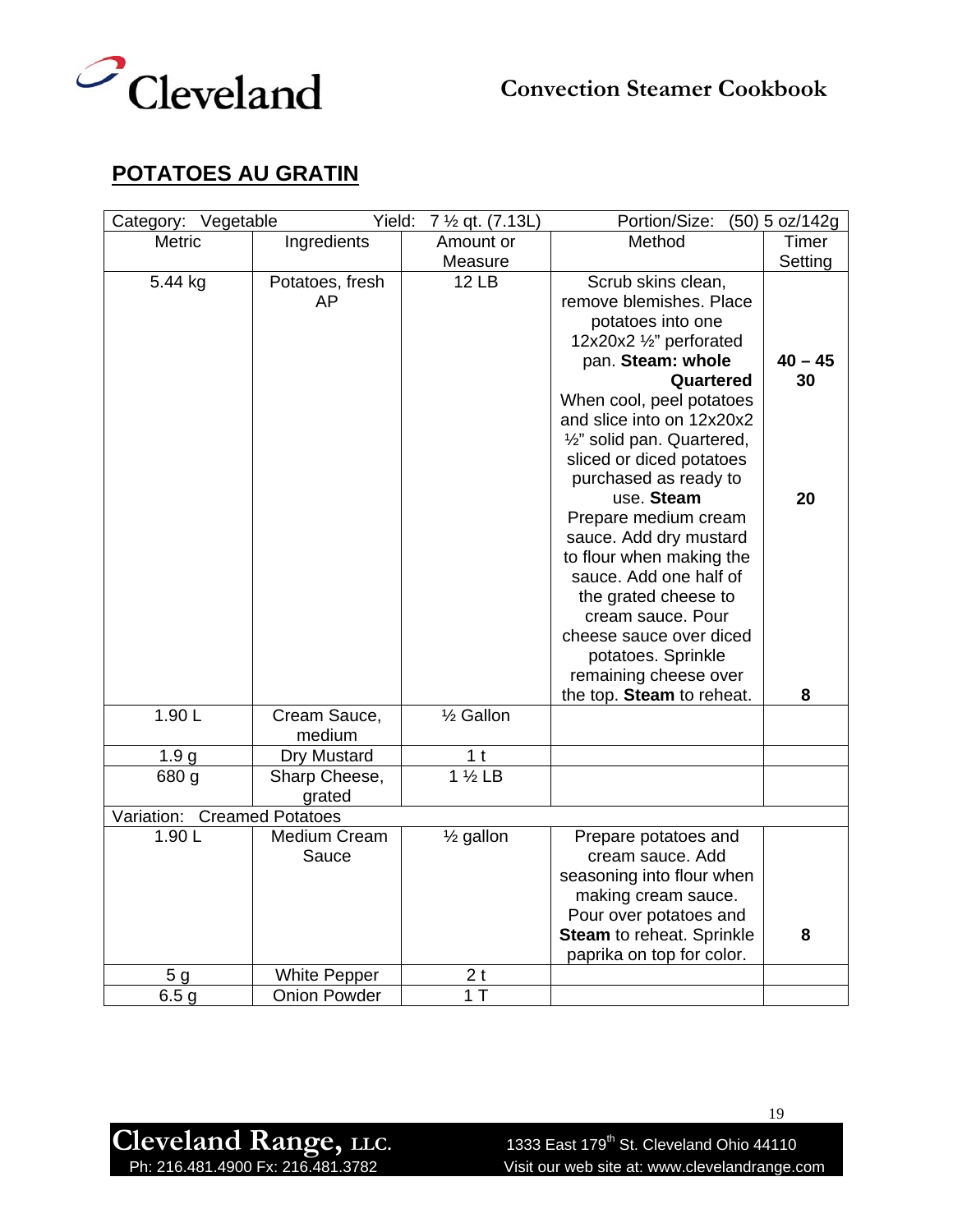



## **CAJUN RICE**

| Category: Rice                               |                             | Yield: $5\frac{1}{2}$ qt. (5.23 L) | Portion/Size:            | (50) 3 1/2 oz/99 g |
|----------------------------------------------|-----------------------------|------------------------------------|--------------------------|--------------------|
| <b>Metric</b>                                | Ingredients                 | Amount or                          | Method                   | Timer              |
|                                              |                             | Measure                            |                          | Setting            |
| 907 <sub>g</sub>                             | Rice, white                 | 2 <sub>LB</sub>                    | Place in a 12x20x2 1/2"  |                    |
|                                              | enriched                    |                                    | solid pan. Steam         | 18                 |
| 1.43L                                        | Water                       | $1\frac{1}{2}$ qt                  | Place ingredients into   |                    |
|                                              |                             |                                    | one 12x20x4" nested      |                    |
|                                              |                             |                                    | pan or two 12x20x2 1/2"  |                    |
|                                              |                             |                                    | nested pans. Steam       | 25                 |
| 454 g                                        | Beef, ground                | 1 <sub>LB</sub>                    | Skin off fat and add     |                    |
|                                              | chuck                       |                                    | cooked rice. Mix gently. |                    |
| 454 g                                        | Beef liver,                 | 1 <sub>LB</sub>                    |                          |                    |
|                                              | chopped                     |                                    |                          |                    |
| 454 g                                        | Gizzards,                   | 1 <sub>LB</sub>                    |                          |                    |
|                                              | chopped                     |                                    |                          |                    |
| 454 g                                        | Onion, chopped              | 1 <sub>LB</sub>                    |                          |                    |
| 227g                                         | Peppers, bell               | 8 oz                               |                          |                    |
|                                              | chopped                     |                                    |                          |                    |
| 227 g                                        | Celery, diced               | 8 oz                               |                          |                    |
| 227g                                         | Mushrooms,                  | 8 oz                               |                          |                    |
|                                              | fresh chopped               |                                    |                          |                    |
| 1                                            | Egg                         | 1                                  | While mixture is hot,    |                    |
|                                              |                             |                                    | add raw egg, parsley     |                    |
|                                              |                             |                                    | and chopped onions       |                    |
|                                              |                             |                                    | and serve after mixing.  |                    |
| 60 g                                         | Parsley,                    | 1 cup                              |                          |                    |
|                                              | chopped                     |                                    |                          |                    |
| 99 g                                         | Onion, green                | $3\frac{1}{2}$ oz                  |                          |                    |
|                                              | chopped                     |                                    |                          |                    |
| <b>Compartment Load:</b>                     | SteamCraft Ultra 3 - 2 pans |                                    |                          |                    |
|                                              | SteamCraft Ultra 5 - 5 pans |                                    |                          |                    |
| SteamCraft Ultra 10 - 5 pans per compartment |                             |                                    |                          |                    |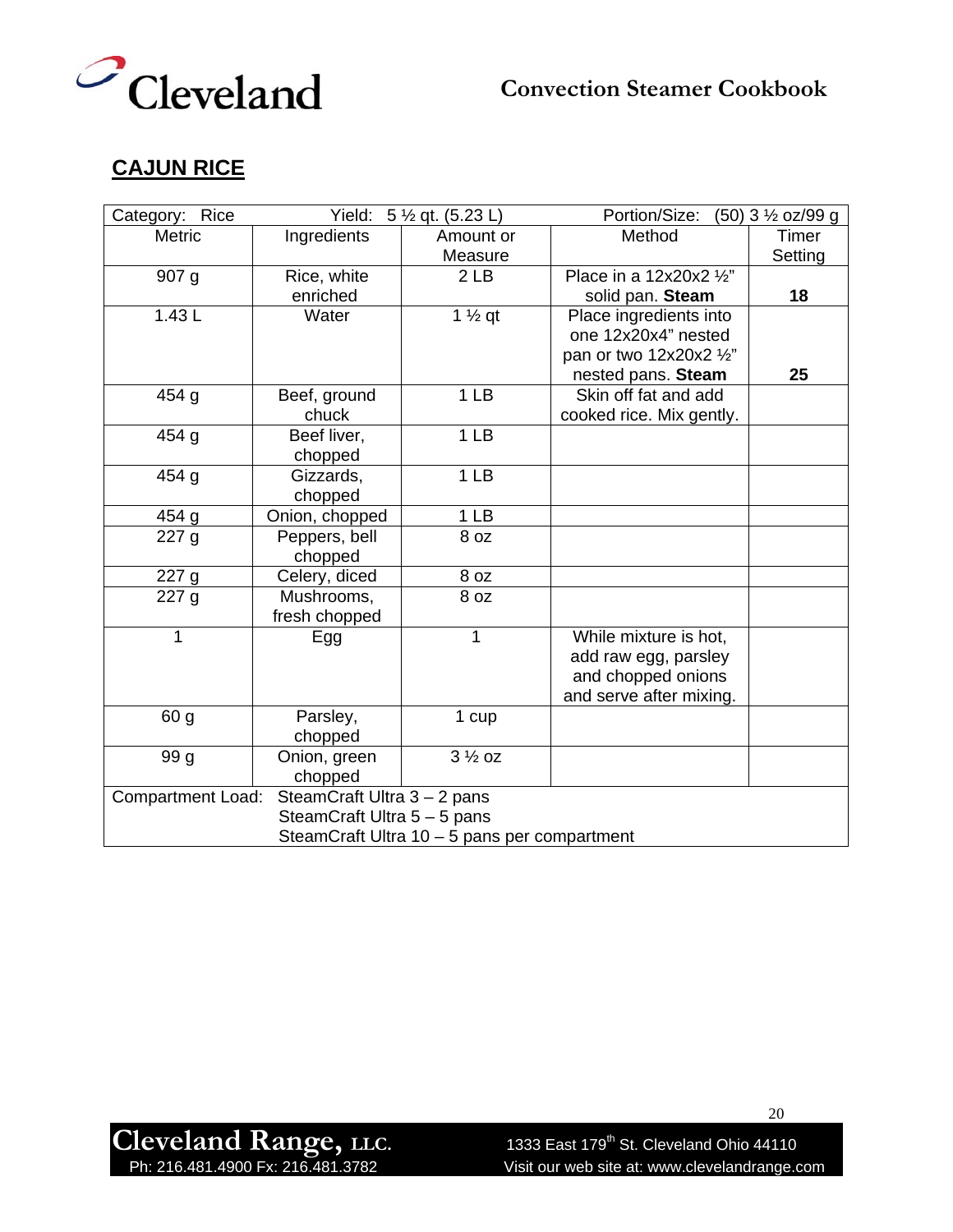

## **HERBED PEAS**

| Category: Vegetable | Yield:           | One 12x20x2 1/2' pan | Portion/Size:                    | (50) 3 oz/85g |
|---------------------|------------------|----------------------|----------------------------------|---------------|
| <b>Metric</b>       | Ingredients      | Amount/Measure       | Method                           | Timer         |
|                     |                  |                      |                                  | Setting       |
| 4.54 kg             | Frozen Green     | 10 LB                | Place into two 12x20x2           |               |
|                     | Peas             |                      | $\frac{1}{2}$ " perforated pans. |               |
|                     |                  |                      | <b>Steam</b>                     | $\mathbf{2}$  |
|                     |                  |                      | Nest in solid pan for            |               |
|                     |                  |                      | steam table.                     |               |
| 454 g               | <b>Butter</b>    | 1 <sub>LB</sub>      | Place ingredients in             |               |
|                     |                  |                      | small container. Steam.          | 4             |
|                     |                  |                      | Pour sauce over peas.            |               |
|                     |                  |                      | toss gently to coat.             |               |
|                     |                  |                      | Garnish with chopped             |               |
|                     |                  |                      | pimento and parsley              |               |
|                     |                  |                      | sprigs. Steam to reheat.         | 1             |
| 425g                | Green Onions,    | 15 oz                |                                  |               |
|                     | with tops, thin  |                      |                                  |               |
|                     | sliced           |                      |                                  |               |
| 3.3 <sub>g</sub>    | Thyme, crushed   | 2t                   |                                  |               |
| 1.2 <sub>g</sub>    | Marjoram,        | 2 <sub>t</sub>       |                                  |               |
|                     | crushed          |                      |                                  |               |
| 19 g                | Sugar            | 2T                   |                                  |               |
| 8g                  | Salt             | $1\frac{1}{2}t$      |                                  |               |
| 113 g               | Pimento,         | 4 oz                 |                                  |               |
|                     | chopped and      |                      |                                  |               |
|                     | Parsley, snipped |                      |                                  |               |
|                     | sprigs           |                      |                                  |               |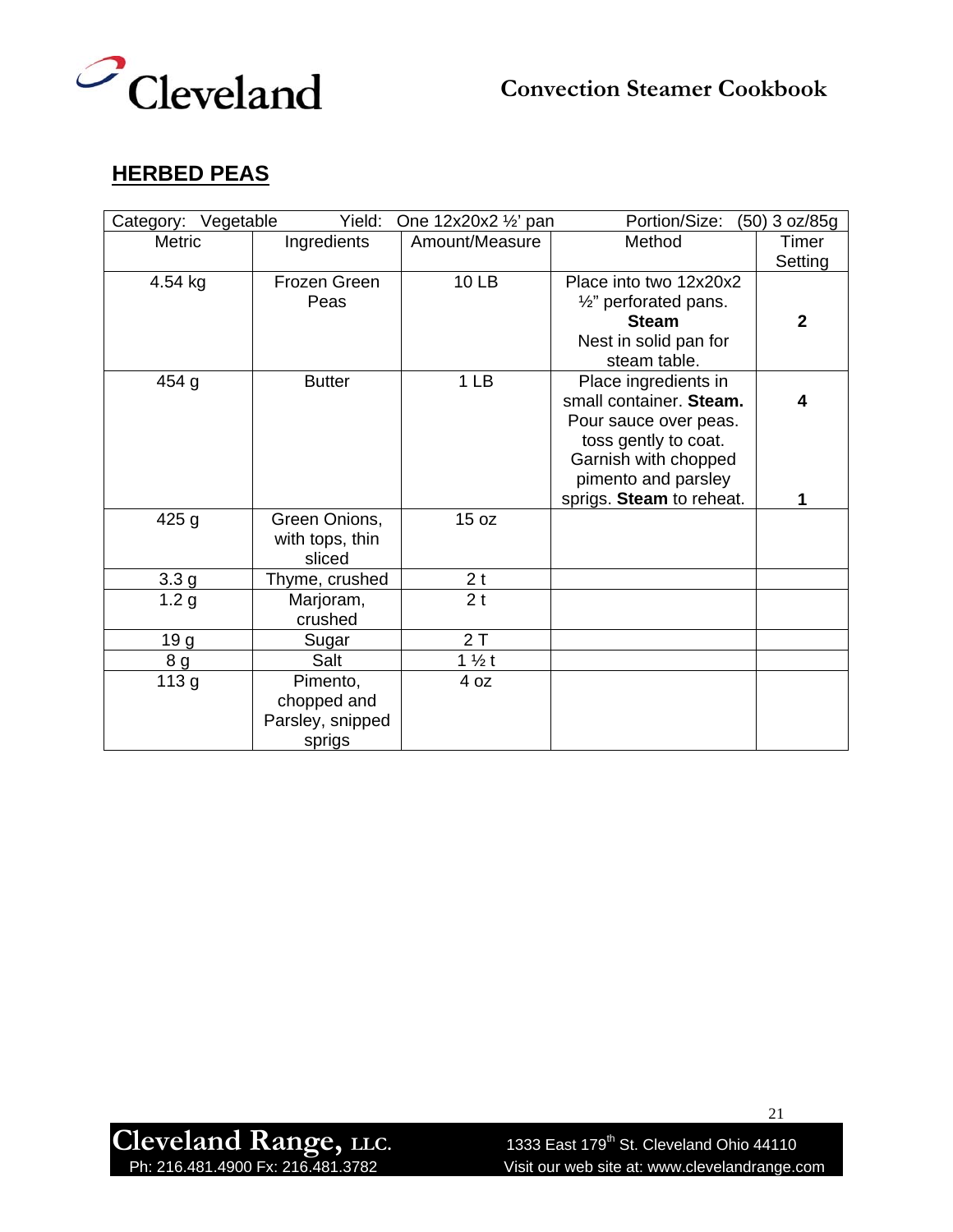

## **OATMEAL**

| Cereal<br>Category:                                   | Yield:                      | 8 ½ qt. (8.08 L)                         | Portion/Size: 50/5 oz/142 g |         |
|-------------------------------------------------------|-----------------------------|------------------------------------------|-----------------------------|---------|
| <b>Metric</b>                                         | Ingredients                 | Amount or                                | Method                      | Timer   |
|                                                       |                             | Measure                                  |                             | Setting |
| 1.19 g                                                | Oatmeal                     | 2 LB 10 oz                               | Combine oatmeal, salt       |         |
|                                                       |                             |                                          | and water in one            |         |
|                                                       |                             |                                          | 12x20x4" solid pan. Mix     |         |
|                                                       |                             |                                          | well. Steam Blend with      | 18      |
|                                                       |                             |                                          | wire whip to prevent        |         |
|                                                       |                             |                                          | lumping.                    |         |
| 42 g                                                  | Salt                        | $1\frac{1}{2}$ oz                        |                             |         |
| 6.65 L                                                | Water                       | 7 qt                                     |                             |         |
| 113 <sub>g</sub>                                      | Sugar                       | 4 oz                                     | Add sugar, butter and       |         |
|                                                       |                             |                                          | milk to hot oatmeal.        |         |
| 57 g                                                  | <b>Butter</b>               | 2 oz                                     |                             |         |
| 60 ml                                                 | Milk,                       | $\frac{1}{4}$ cup                        |                             |         |
|                                                       | reconstituted               |                                          |                             |         |
| <b>Compartment Load:</b><br>For quantities of 100 use |                             |                                          |                             |         |
| 12x20x4"                                              |                             |                                          |                             |         |
| Solid pan:                                            |                             |                                          |                             |         |
| SteamCraft Ultra 3 - 3 pans<br>1 pan                  |                             |                                          |                             |         |
|                                                       | SteamCraft Ultra 5 - 5 pans |                                          | 3 pans                      |         |
|                                                       |                             | SteamCraft Ultra 10 - 5 pans/compartment | 3 pans/compartment          |         |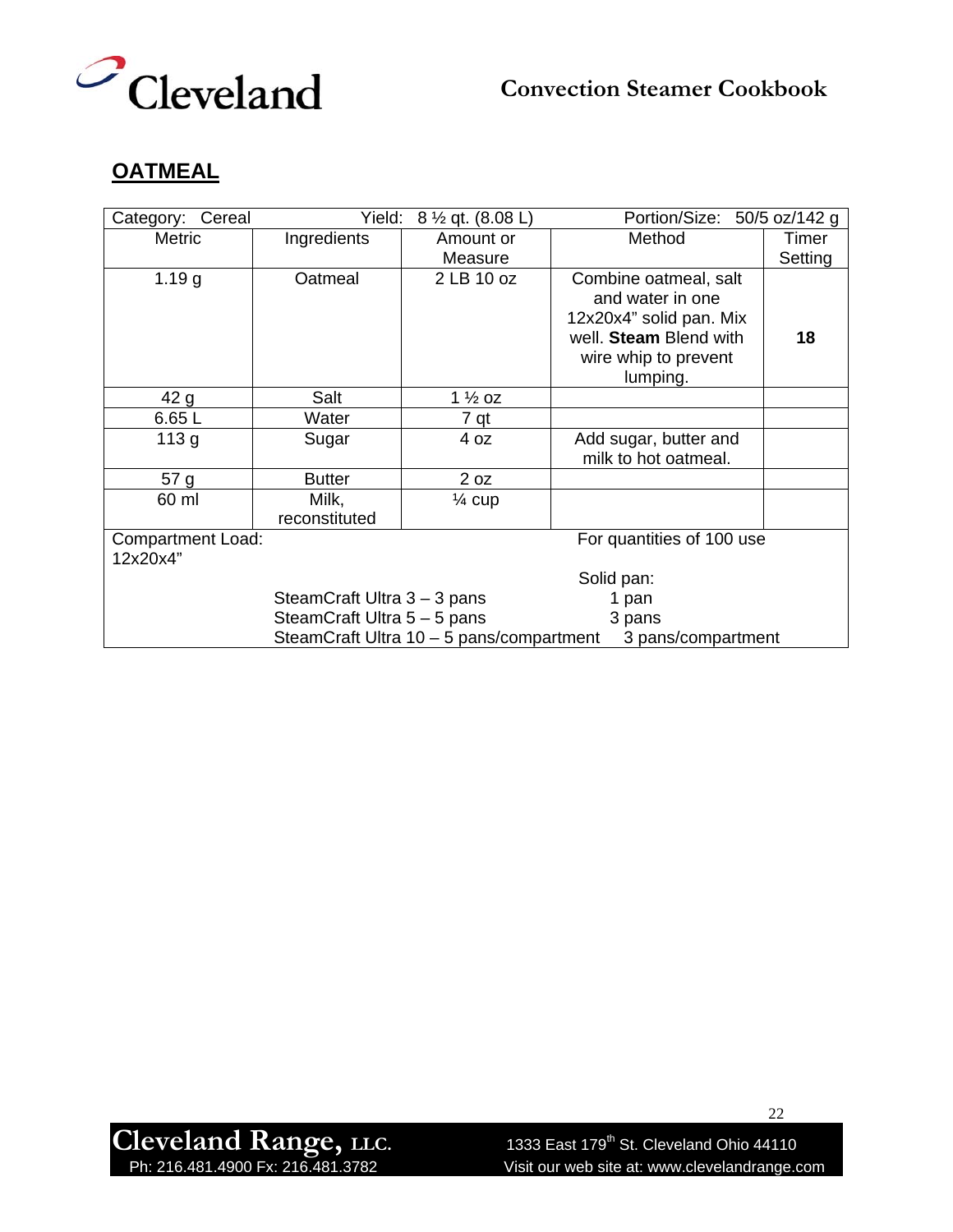

# **SPARE RIBS SWEET & SAUCY**

| Yield: Two 12x20x2 1/2" pans; marinade 3 1/2 qt. (3.33 L)<br>Category: Entrée, Pork |                             |                 |                          |         |  |
|-------------------------------------------------------------------------------------|-----------------------------|-----------------|--------------------------|---------|--|
| Portion/Size: (50) 12-14 oz/340-397 g                                               |                             |                 |                          |         |  |
| <b>Metric</b>                                                                       | Ingredients                 | Amount or       | Method                   | Timer   |  |
|                                                                                     |                             | Measure         |                          | Setting |  |
|                                                                                     |                             |                 | Place ribs on four       |         |  |
| 18.1 kg                                                                             | Spare ribs; 3 &             | 40 LB           | 12x20x1" perforated pans |         |  |
|                                                                                     | down, $2 \frac{1}{2}$ LB    |                 | with a catch pan on the  |         |  |
|                                                                                     | $(1.14 \text{ kg})$ slab.   |                 | bottom rack of           |         |  |
|                                                                                     |                             |                 | compartment. Steam       | 60      |  |
| Marinade:                                                                           |                             |                 |                          |         |  |
|                                                                                     |                             |                 | Combine marinade         |         |  |
| 720 ml                                                                              | Soy Sauce                   | 3 cups          | ingredients. Brush over  |         |  |
|                                                                                     |                             |                 | ribs for delicate        |         |  |
|                                                                                     |                             |                 | seasonings. Steam        | 6       |  |
| .95L                                                                                | Lemon Juice                 | 1 <sub>qt</sub> |                          |         |  |
| .95L                                                                                | Corn Syrup                  | 1 <sub>qt</sub> |                          |         |  |
| 5.6 <sub>g</sub>                                                                    | Garlic powder               | 2 <sub>t</sub>  |                          |         |  |
| 11.8 g                                                                              | Dry mustard                 | 2T              |                          |         |  |
|                                                                                     | powder                      |                 |                          |         |  |
| 6.6 <sub>g</sub>                                                                    | Cloves, ground              | 1T              |                          |         |  |
| 15 <sub>m</sub>                                                                     | Tobasco                     | 1T              |                          |         |  |
| 17 <sub>g</sub>                                                                     | Salt                        | 1T              |                          |         |  |
| 822 g                                                                               | Pineapple,                  | 1-2 1/2 can (29 |                          |         |  |
|                                                                                     | chunks (optional)           | OZ)             |                          |         |  |
| 1" perforated pans<br>Suggested:                                                    |                             |                 |                          |         |  |
| Compartment Load: Catch pan on lowest pan slide                                     |                             |                 |                          |         |  |
| SteamCraft Ultra 3 - 4 pans                                                         |                             |                 |                          |         |  |
|                                                                                     | SteamCraft Ultra 5 - 8 pans |                 |                          |         |  |
| SteamCraft Ultra 10 - 8 pans per compartment                                        |                             |                 |                          |         |  |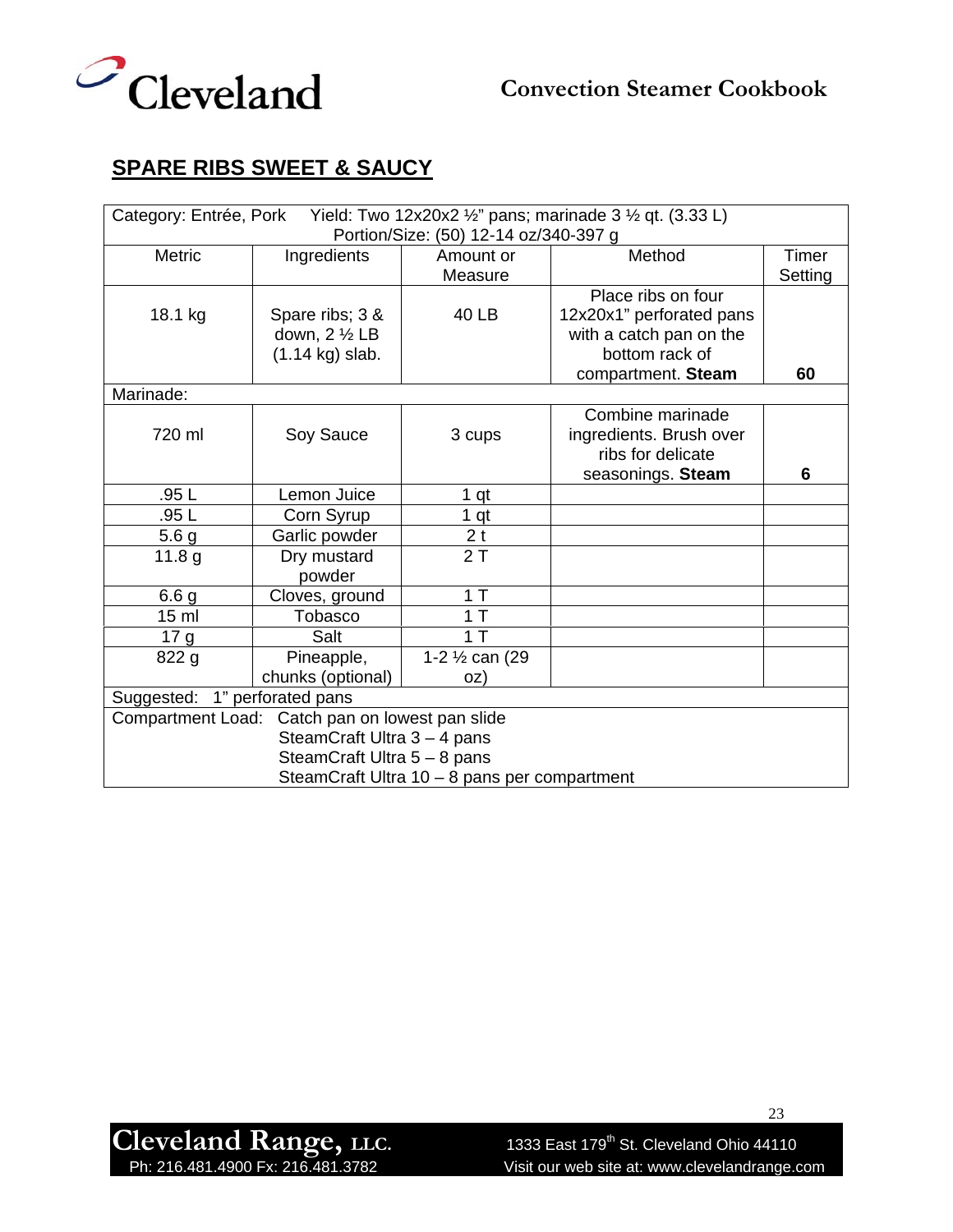



# **STUFFED GREEN PEPPERS**

| Category: Entrée, Meat<br>Yield: Meat mix 14-1/4 LB (6.47 kg)                                                    |                             |                      |                        |                                    |           |  |
|------------------------------------------------------------------------------------------------------------------|-----------------------------|----------------------|------------------------|------------------------------------|-----------|--|
| Portion/Size: (50) half peppers and sauce                                                                        |                             |                      |                        |                                    |           |  |
| Metric                                                                                                           | Ingredients                 | Amount or            |                        | Method                             | Timer     |  |
|                                                                                                                  |                             | Measure              |                        |                                    | Setting   |  |
| 908 g                                                                                                            | Rice, raw                   | 2 <sub>LB</sub>      |                        | Place rice and water into one      |           |  |
|                                                                                                                  |                             |                      |                        | 12x20x2 1/2" solid pan. Steam      |           |  |
|                                                                                                                  | 18                          |                      |                        |                                    |           |  |
| 1.9L                                                                                                             | Water                       | 2 <sub>qt</sub>      |                        |                                    |           |  |
| 25 each                                                                                                          | Green Peppers,              | 25 each              |                        | Wash peppers, cut in half          |           |  |
|                                                                                                                  | whole                       |                      |                        | lengthwise. Remove seeds and       |           |  |
|                                                                                                                  |                             |                      |                        | white portion.                     |           |  |
| 2.72 kg                                                                                                          | Ground beef or pork         | 6LB                  |                        | Place meat into one 12x20x4"       |           |  |
|                                                                                                                  |                             |                      |                        | solid pan. Place onions and garlic |           |  |
|                                                                                                                  |                             |                      |                        | on top. Steam Drain off excess     |           |  |
|                                                                                                                  |                             |                      |                        | meat drippings. Chill dripping to  | $10 - 15$ |  |
|                                                                                                                  |                             |                      |                        | defat. Return defatted liquid to   |           |  |
|                                                                                                                  |                             |                      |                        | meat.                              |           |  |
| 908 g                                                                                                            | Onion, chopped, EP          | 2 <sub>LB</sub>      |                        |                                    |           |  |
| 3 each                                                                                                           | Garlic cloves, minced       | $3$ each             |                        |                                    |           |  |
| 510 g                                                                                                            | Parmesan cheese,            | 18 oz                |                        | Add cooked rice, grated cheese,    |           |  |
|                                                                                                                  | grated                      |                      |                        | and seasonings to meat. Stir to    |           |  |
| combine. Fill each pepper half                                                                                   |                             |                      |                        |                                    |           |  |
| with 4 $\frac{1}{2}$ oz. (128 g) of meat                                                                         |                             |                      |                        |                                    |           |  |
| mixture. Place in two 12x20x2 1/2"                                                                               |                             |                      |                        |                                    |           |  |
|                                                                                                                  |                             |                      |                        | solid pans. Steam                  |           |  |
|                                                                                                                  |                             |                      |                        |                                    |           |  |
|                                                                                                                  | 4                           |                      |                        |                                    |           |  |
| 85 <sub>g</sub>                                                                                                  | Parsley, fresh              | 3 oz                 |                        |                                    |           |  |
|                                                                                                                  | chopped<br>Salt             |                      |                        |                                    |           |  |
| 17 g                                                                                                             |                             | 1T<br>1 <sub>t</sub> |                        |                                    |           |  |
| 2g<br>4 <sub>g</sub>                                                                                             | Pepper<br>Rosemary, crushed | 1T                   |                        |                                    |           |  |
|                                                                                                                  |                             |                      |                        |                                    |           |  |
| Sauce:                                                                                                           |                             |                      |                        |                                    |           |  |
| <b>Tomato Sauce</b><br>3.78 L<br>1 gal                                                                           |                             |                      | Top with tomato sauce. |                                    |           |  |
| <b>Steam</b><br>4                                                                                                |                             |                      |                        |                                    |           |  |
| Variations: Instead of rosemary, use 3T (45ml) horseradish, 1 T (6 g) curry powder, or celery<br>seed 1 T (7 g). |                             |                      |                        |                                    |           |  |
| Compartment Load: SteamCraft 3 - 2 pans                                                                          |                             |                      |                        |                                    |           |  |
|                                                                                                                  | SteamCraft 5 - 4 pans       |                      |                        |                                    |           |  |
| SteamCraft 10 - 4 pans per compartment                                                                           |                             |                      |                        |                                    |           |  |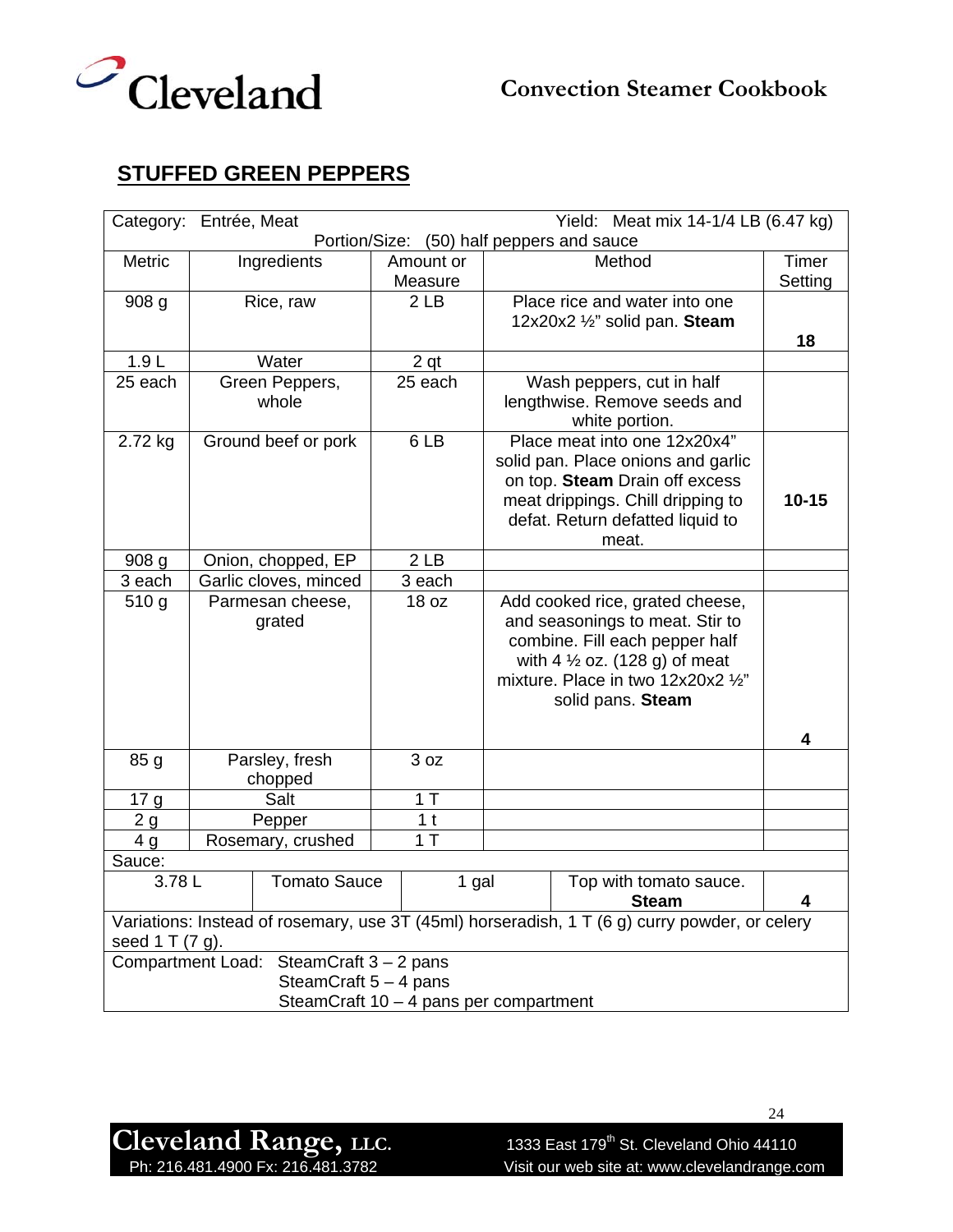

## **BREAD STUFFING**

| Yield: Two 12x20x2 $\frac{1}{2}$ " pans                                   |                                        | Portion/Size: 50/4 oz/113 g |                                                                                                             |                  |  |
|---------------------------------------------------------------------------|----------------------------------------|-----------------------------|-------------------------------------------------------------------------------------------------------------|------------------|--|
| <b>Metric</b>                                                             | Ingredients                            | Amount or<br>Measure        | Method                                                                                                      | Timer<br>Setting |  |
| 227 g                                                                     | Margarine                              | 8 oz                        | Place margarine in two<br>12x2x2 $\frac{1}{2}$ " solid pans.<br>Add onion and celery.<br><b>Steam</b>       | 4                |  |
| 454 g                                                                     | Onion, diced or<br>sliced              | 1 LB                        |                                                                                                             |                  |  |
| 454 g                                                                     | Celery, diced or<br>sliced             | 1 <sub>LB</sub>             |                                                                                                             |                  |  |
| 318 kg                                                                    | <b>Bread cubes</b><br>seasoned         | 7 LB                        | Add seasoned bread<br>cubes, toss slightly.                                                                 |                  |  |
| 1.9L                                                                      | Chicken broth                          | 2 <sub>qt</sub>             | Add broth to moisten<br>bread cubes. Add<br>parsley. Gently toss to<br>combine well. Do not<br>cover. Steam | 10               |  |
| 28 <sub>g</sub>                                                           | Parsley, fresh<br>chopped              | 1 oz                        |                                                                                                             |                  |  |
| Additional thyme, sage, and pepper may be added to the stuffing.<br>Note: |                                        |                             |                                                                                                             |                  |  |
| SteamCraft $3 - 3$ pans<br><b>Compartment Load:</b>                       |                                        |                             |                                                                                                             |                  |  |
|                                                                           | SteamCraft 5 - 5 pans                  |                             |                                                                                                             |                  |  |
|                                                                           | SteamCraft 10 – 5 pans per compartment |                             |                                                                                                             |                  |  |